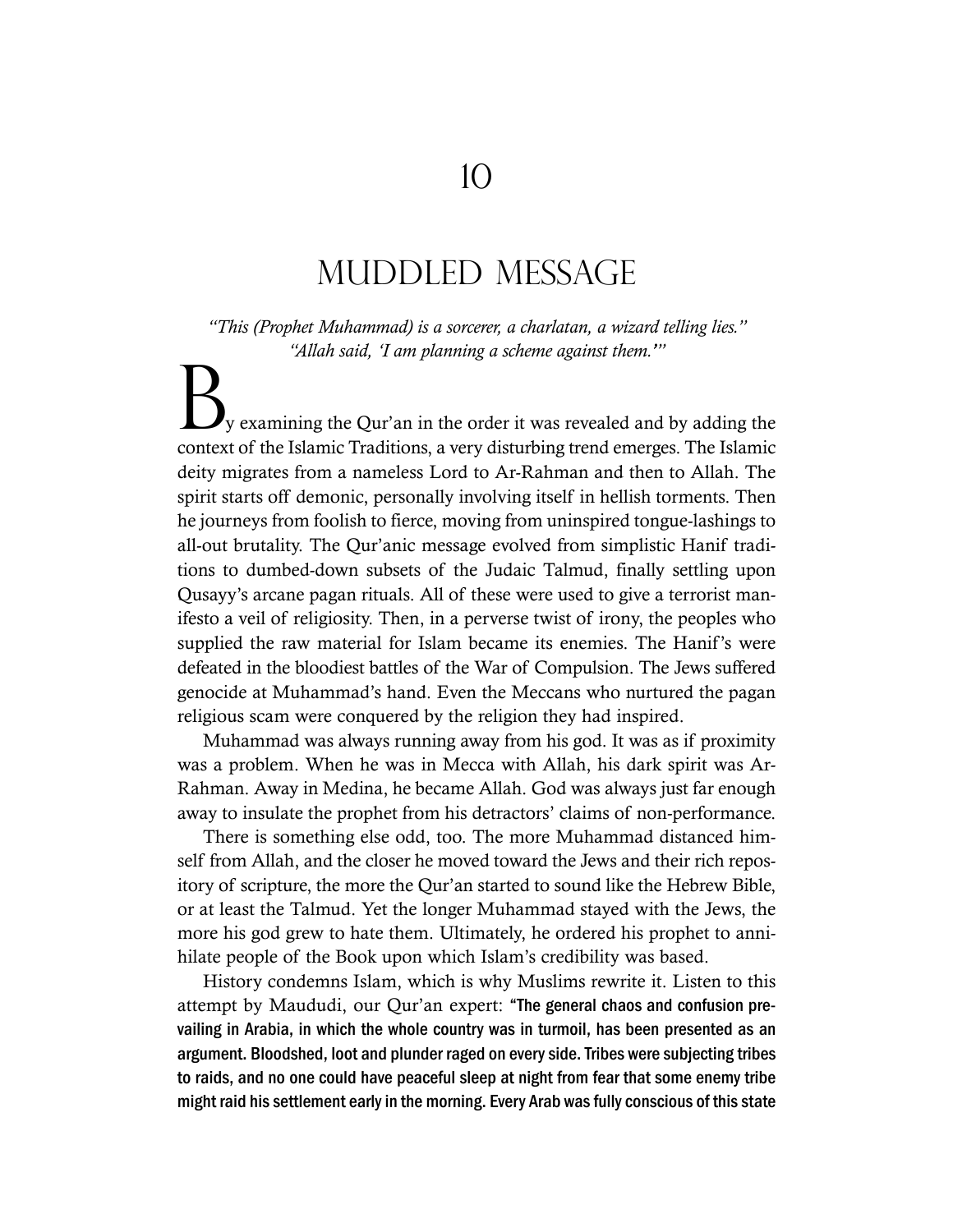of affairs and realized that it was wrong." There is no thought in all of Islamic scholarship that is as essential, as indicting, or as ignorant as this one. Yet the revisionist image of pre-Islamic Arabs as bloodthirsty raiders is widely accepted. Its derogatory overtones are preached because they are essential to the religion's survival. The ugly Arab theory is postulated to fool the feeble minded into believing that in the context of his times, Muhammad was a godly man and that Islam made bad men good.

But neither hypothesis is true. There is no historical evidence of Arabs conquering their neighbors before Islam. After Islam, Muslims conquered much of the world. Before Islam, there was no evidence of Arabs being looters who terrorized in violent raids. But that all changed with the advent of Muhammad. Having failed as a religious prophet in Mecca, Allah's Messenger became a profiteer and pirate in Medina. Muslims put Arabia in turmoil, spilling blood for plunder. They became a gang who terrorized, raiding settlements and caravans alike. They knew terror, murder, thievery, and the slave trade were wrong, yet they did these things all the same. Their consciences were simply assuaged by the Qur'an. Muhammad and his god said that booty was good, and that killing was the surest way to reach the Islamic paradise.

Seventh century Arabs were illiterate, isolated, and perhaps even ignorant. But there is no evidence that they were bloodthirsty raiders. Islam turned good men bad. That's why today's Muslims find it essential to revise their past and invert truth. But it is their true past, their actual history, that indicts them. Simply stated: Islam perverts men. The closer one gets to it, the more one surrenders to its calling; the more one emulates its prophet and follows the Qur'an, the more perverted one becomes. Not all Muslims are terrorists only the good ones are.

To find out why, let's return to the Qur'an. The 106th surah, named after Muhammad's tribe, "The Quraysh," presents the nature of things before Islam. *106.001* "For the protection of the Quraysh (there are covenants covering the journeys of trading) caravans (so that they can) travel safely by winter and summer. So let them worship the Lord of this House (the Ka'aba), (He) Who provides them with food and with security against fear and danger." This is a fairly accurate reflection of pre-Islamic Mecca, its caravans, covenants, protective months, and Ka'aba.

The 100th surah foreshadows what was to come. *100.001* "I call to witness the (cavalry steeds), the (snorting courses), that run breathing pantingly (rushing off to battle), striking sparks of fire, scouring to the raid at dawn, raising clouds of dust as they penetrate deep into the midst of a foe en masse." The most vicious Islamic raids deployed cavalry. As such, the prophet molded his religion to reward those who fought astride horses. The kind of religious fighting hinted at in the 100<sup>th</sup> surah came to be known as "Jihad." The Qur'an would call it "Allah's Cause." But by either definition it became Islam's principle attribute and its most enduring symbol. *Bukhari:V4B52N44* "A man came to Allah's Apostle and said, 'Instruct me as to such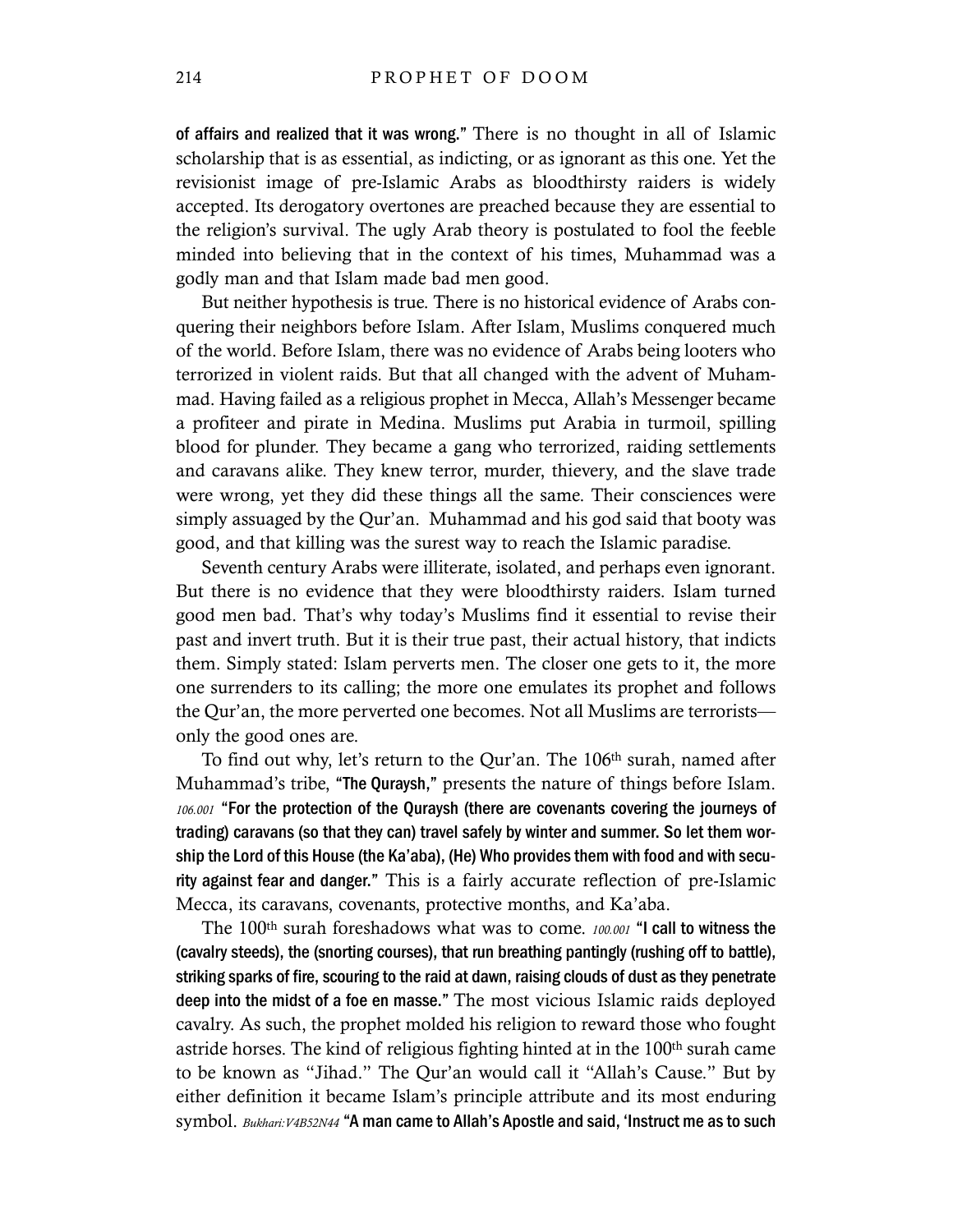a deed as equals Jihad in reward.' He replied, 'I do not find such a deed.' Then he added, 'Can you, while the Muslim fighter is in the battlefield enter your mosque to perform prayers without ceasing and fast forever?' The man said, 'But who can do that?'" In other words, eternal fasting and prayer is less "religious" than being a Jihadist.

Cavalry was central to his success, so the religious prophet crafted scripture to reward man and mount. *Bukhari: V4B52N104* "The Prophet said, 'Good will remain in the foreheads of horses for Jihad for they bring about a reward in Paradise or booty.'" "The best of both worlds" theme was how Muhammad would ultimately sell Islam to his gang of misfits. *Bukhari:V4B52N105* "The Prophet said, 'If somebody keeps a horse in Allah's Cause motivated by His promise, then he will be rewarded for what the horse has eaten or drunk and for its dung and urine."" **Bukhari:V4B52N112** "Allah's Apostle said, 'Horses are kept for one of three purposes. For some they are a source of reward, for others a means of shelter, and for some a source of sins. The one for whom they are a source of reward, is he who keeps a horse for Allah's Cause (i.e., Jihad)." As we move from the delusion of Mecca to the terror of Medina, keep these Hadith in mind. To Muhammad, "Allah's Cause" was synonymous with "Jihad," and both were about fighting.

The Qur'an's seventh century version of Blitzkrieg was followed by: *100.006* "Lo! man is an ingrate to his Lord. To that fact he bears witness (by his deeds). Violent is he in his love of worldly goods, tenacious in the pursuit." From the day he arrived in Yathrib, to the day he died, Muhammad's "deeds" were "violent." He led terrorist raids in "tenacious pursuit of worldly goods." Islam's prophet was the most violent and covetous man ever to have spoken on god's behalf. As such, these words bear witness to the fraud he perpetrated and to his hypocrisy.

*100.009* "Does he not know when that which is in the graves is poured forth, and the secrets of men are exposed, their Lord will be aware?" The secrets buried in the victims' graves cry out: Muhammad must be exposed.

At this point I would like to alter course. There is only so much ugliness one can endure without a break. So rather than dissect the remainder of the early Meccan revelations in their entirety, I'm going to provide a "Best of Muhammad" by subject. But first, a Maududi introduction: "These surahs were sent down when persecution of Muslims was near its climax. Their theme was to warn the disbelievers of the evil consequences of the persecution and tyranny that they were perpetrating on the converts to Islam, and to console believers. If Muslims remain firm and steadfast against tyranny and coercion, they will be rewarded richly for it."

Islamic logic is funny, in a twisted sort of way. While mocking the self-proclaimed prophet could hardly be called "tyranny," today's most coercive and tyrannical nations are Islamic. They have become what they detested. As with the child abuse that gave rise to Islam, Muslims have come full circle the abused have become the abusers. Even Maududi seems to agree: "'Allah will avenge Himself on those who persecute you by burning the unbelievers to death and casting them into pits full of fire.' The disbelievers will not only be punished in Hell for their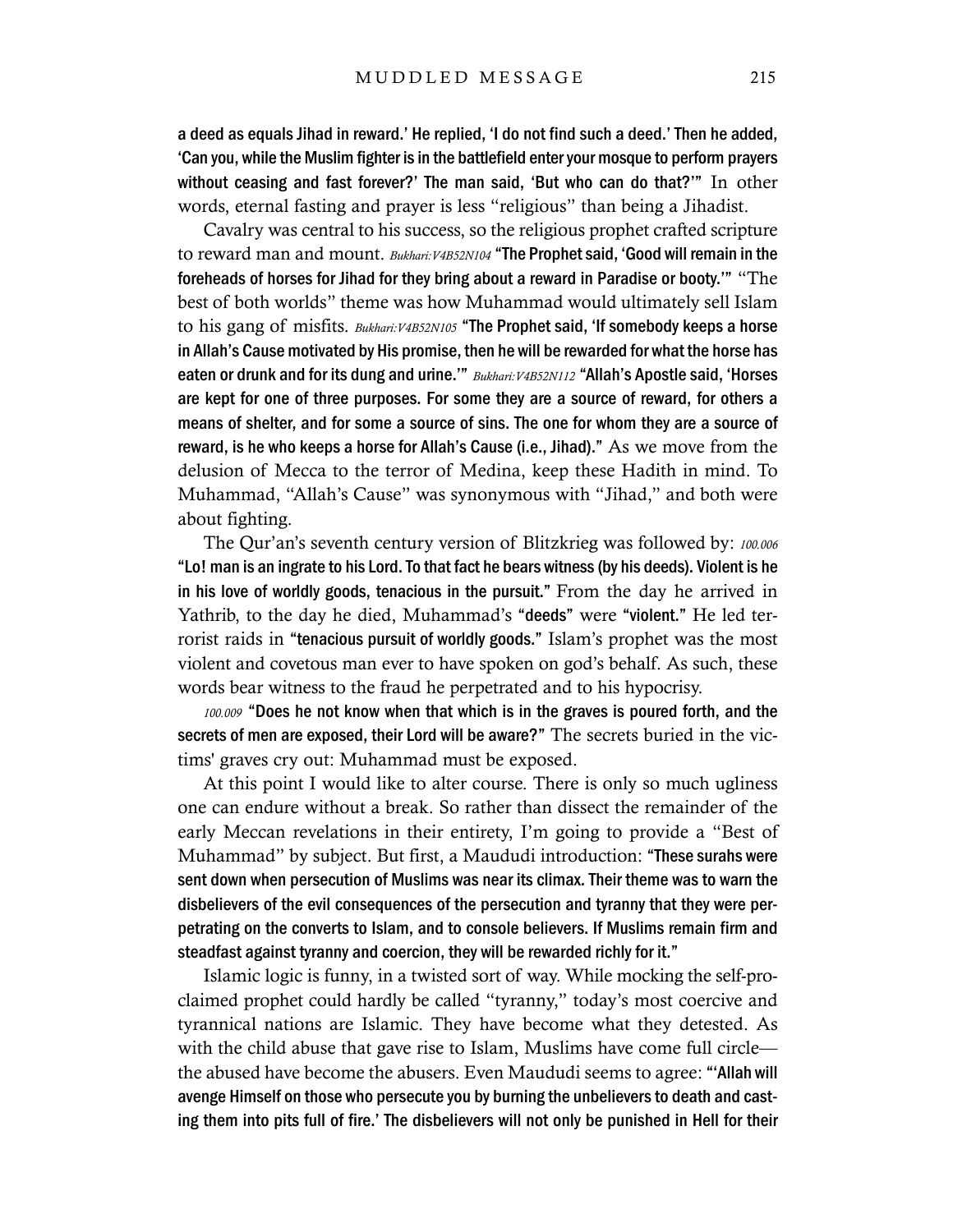disbelief but, more than that, they will suffer punishment by fire as a fit recompense for their tyranny and cruelties. 'Allah's grip is very severe.' If you are proud of your strength, you should know that Pharaoh and Thamud were stronger and more numerous. Therefore, you should learn a lesson from the fate they met. Allah's power has so encompassed you that you cannot escape His encirclement, and the Qur'an that you are bent upon belying is unchangeable: 'It is inscribed in the Preserved Tablet, which cannot be corrupted in any way'"…although it does a world-class job of corrupting.

The themes that follow are Muhammad's favorites. We'll start with a sampling of how the Islamic deity responded to those who challenged his prophet's credentials. *076.004* "For the rejecters We have prepared chains, iron collars, manacles, and a blazing fire." *077.039* "If you have a trick or plot, use it against Me! If you have any wit, outwit Me. Woe to the rejecters!" *078.028* "They called Our proofs, signs, and verses false with strong denial. We have recorded everything in a book, so taste (that which you earned). We give you nothing but torment." *083.010* "Woe to those who deny, reject Our message, and repudiate. When Our Verses are rehearsed they say, 'Tales of the ancients! Mere fables of old.'" *083.029* "The disbelievers used to laugh at believers. When they passed by them, they winked at one another (in mockery). When they returned to their folk, they would jest…but soon the believers will laugh at the unbelievers sitting on high thrones, gazing. The unbelievers will be paid back for what they did." *084.022* "The unbelievers reject (Muhammad and the Qur'an); they deny and lie. Allah has full knowledge of what they secrete. So announce to them tidings of a terrible torment." *084.020* "What is the matter with them that they do not believe, and when the Qur'an is recited to them, they do not fall prostrate in adoration." *085.010* "Those who try or tempt the believers will have the penalty of Hell: They will have the doom of the burning fire. Verily, the Seizure of the Lord is severe and painful…. Allah will encompass them from behind! He will punish them. Nay! This is a Glorious Qur'an." *086.015* "They are plotting a scheme against you, but I am also planning a scheme against them." That was as direct as it was unpleasant. Accept Muhammad or suffer the consequences. Dissent is not to be tolerated.

With the mockers warned, it was time to terrorize them. *077.029* "It will be said: Depart to the doom those who used to deny! Depart to a shadow of smoke (from the Hell Fire) ascending in three columns, which yields no relief or shelter and is of no use against the fierce blaze. Verily, (Hell) throws off sparks huge as castles as if they were yellow camels." *078.021* "Truly Hell is as a place of ambush, a resort for the rebellious. A dwelling place for the disbelievers. They will abide there forever. Therein they taste neither coolness nor any drink save a boiling water and a fluid, dark, murky, intensely cold, paralyzing, a dirty wound discharge. It is a fitting reward for them." *084.010* "Soon will He cry for perdition, invoking destruction, throwing them into the scorching fire. They shall enter the fire and be forced to taste its burning." *085.001* "I swear by the Zodiacal Signs, woe to the makers of the pit of fire. Cursed were the people of the Ditch." *085.005* "The Fire is supplied abundantly with fuel." *101.008* "He whose balance is light will abide in a bottomless Pit. And what will make you know what it is? It is a fire blazing fiercely!" The Hell Fire is Allah's resort for the rebellious—it's for those who don't surrender.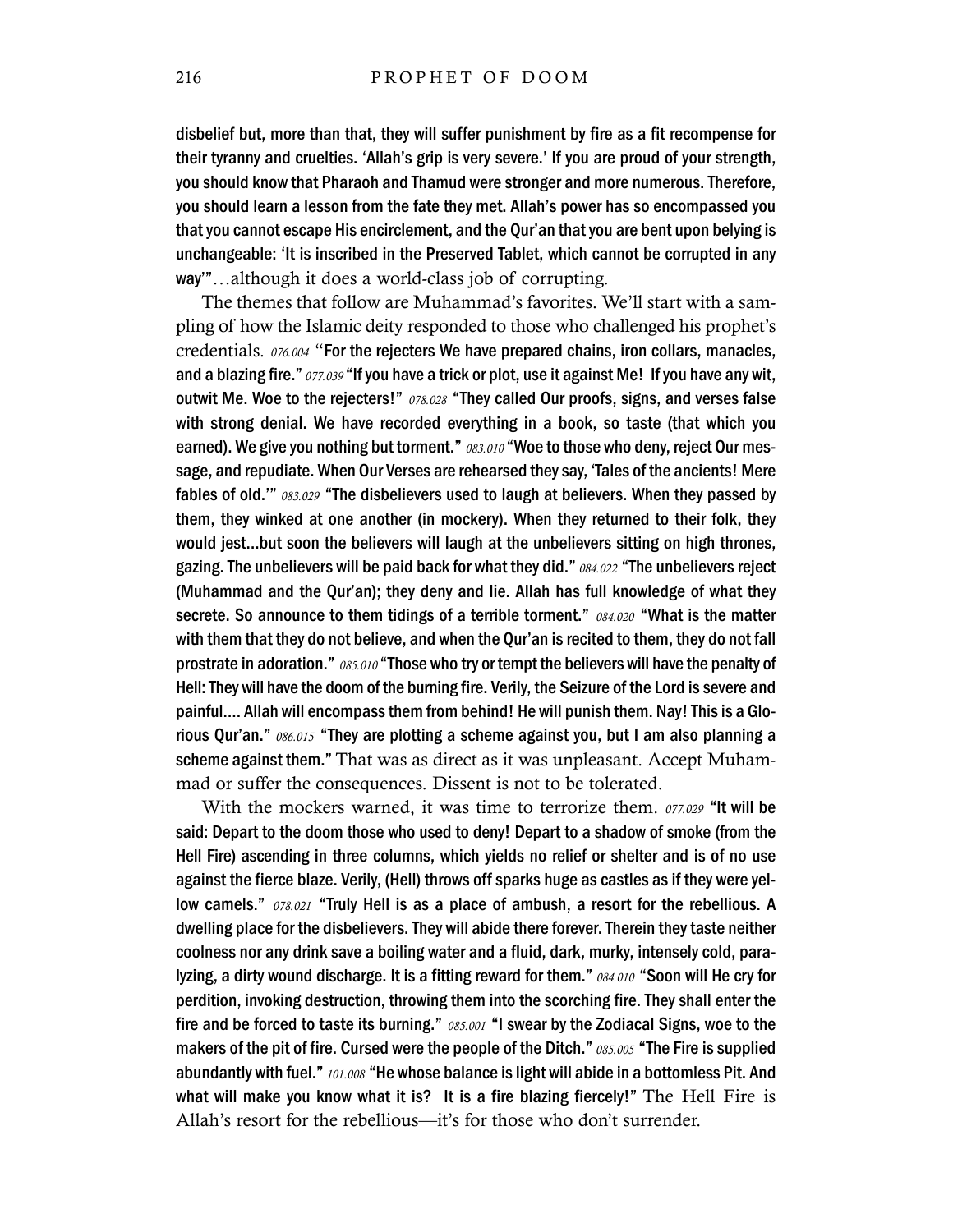To avoid this hellish doom, submit to Muhammad and obey him. A drunken brothel shall be your just dessert. *076.005* "As for the righteous, they will drink a cup of wine from a spring, making it gush forth abundantly." *076.019* "And round them shall serve immortal boys of perpetual freshness, never altering in age. If you saw them, you would think they were scattered pearls." *076.021* "Upon them will be green garments of fine green silk and heavy gold brocade. They will be adorned with bracelets of silver; Their Lord will slack their thirst with wine." *077.041* "The righteous shall be amidst cool shades, springs, and fruits—all they desire. Eat and drink to your heart's content." *078.031* "Verily for those who follow Us, there will be a fulfillment of your desires: enclosed Gardens, grapevines, voluptuous full-breasted maidens of equal age, and a cup full to the brim of wine. There they never hear vain discourse nor lying—a gift in payment—a reward from your Lord." *083.022* "The believers will be in Delightful Bliss: On couch-like thrones, gazing, their thirst will be slaked with pure wine." *085.011* "For those who believe and do good deeds will be Gardens; the fulfillment of all desires." Muhammad not only created god in his image, he crafted a paradise that mirrored his fantasies. It was filled with thrones, free-flowing wine, perpetual virgins, ever voluptuous. And there were no mockers—"never was heard vain discourse, nor lying." And that I suppose would eliminate recitals of the Qur'an. Paradise indeed.

But it was all for naught if the Islamic god was not. The following Allahisms are proof he wasn't divine. *076.001* "There came over man a period of time when he was a thing not worth mentioning." *076.002* "We created Man from nutfa (drops) of mingled sperm (sexual discharge of men and women), in order to try him. So We gave him the gifts of hearing and sight." *076.015* "Goblets made of silver, crystal-clear, and transparent." *076.028* "When We want We can replace man by substituting another in his stead." *077.020* "Have We not created you from a despicable fluid? Then We placed it in a place of safety for a known period because We measure; and We are the Best to measure." *077.025* "Have We not made the earth a receptacle for the living and the dead?" *078.006* "Have We not made the earth as a bed and the mountains pegs?" *078.037* "The Lord with Whom they cannot dare to speak, none can converse with Him, none are able to address Him." *084.016* "But nay! I swear by…the night and all that it enshrouds which it drives on, and by the Moon in her fullness: you shall journey on from plane to plane." *086.005* "So let man consider from what he is created. He is created from gushing water pouring forth, coming from between the backbone and the ribs." *099.001* "When the earth is shaken to her violent convulsion and throws up her burdens, man cries, 'What is the matter with her?' She declares her tidings and relates her chronicles, for He will give her inspiration." *086.013* "Lo this (Qur'an) is a conclusive Word; it is not a thing for amusement. It is no pleasantry. And it is no joke." Man isn't worth mentioning, and he can be easily replaced. To try us, god gave us hearing and sight. Perhaps we are to use them to see the earth as a receptacle and hear it speak with inspiration.

Two verses were more fatal than frivolous. "The Lord with Whom they cannot dare to speak, none can converse with Him, none are able to address Him." If that's true, why prostrate oneself five times a day in prayer? And what is the difference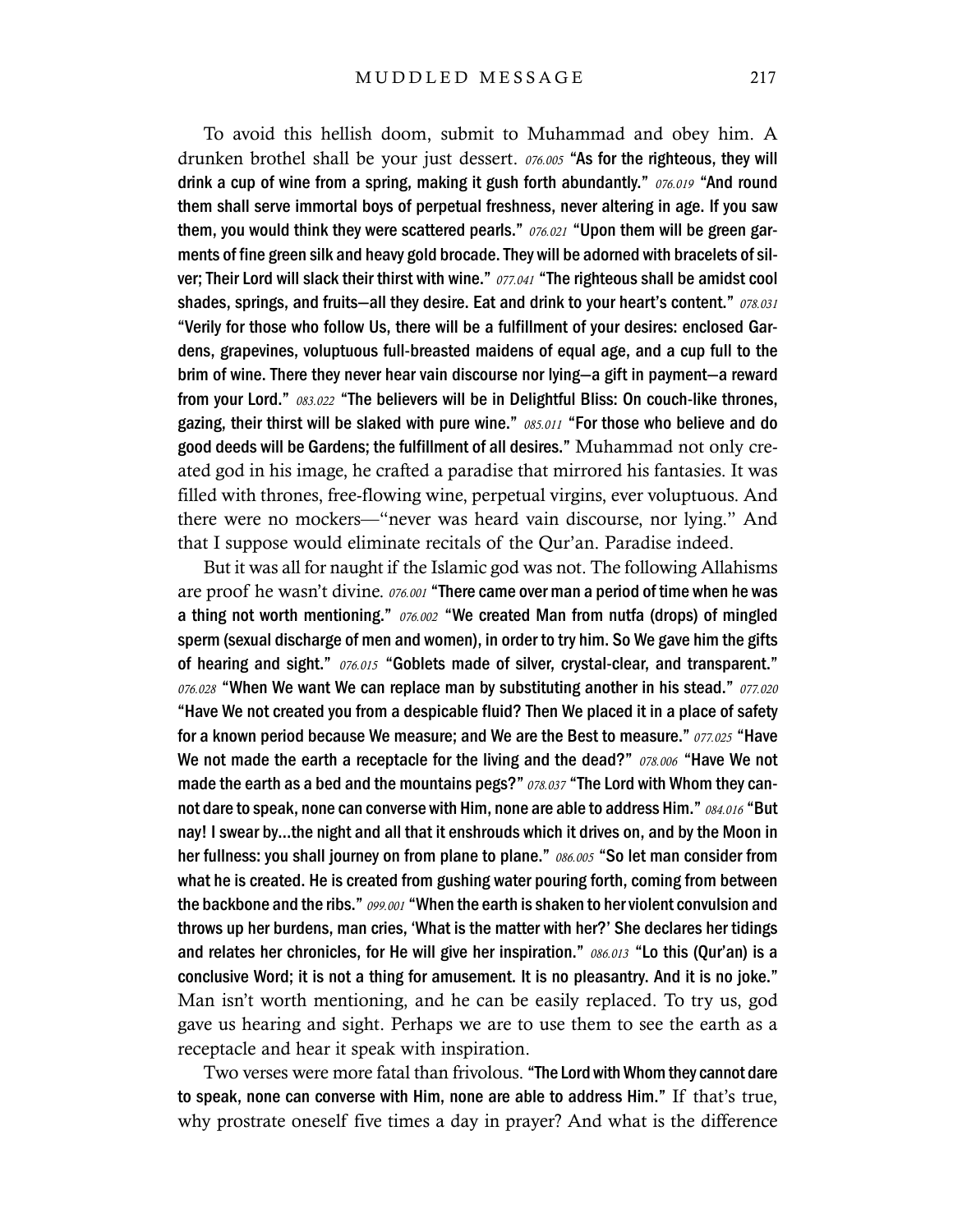between not being able to converse with god and having no god at all?

"This Qur'an is a conclusive word; it is not a thing for amusement. It is no pleasantry. And it is no joke." It is neither funny, pleasant, nor amusing, but it is conclusive. It proves that Muhammad was a fraud and that Allah wasn't god.

**众 中 C 6<sup>※</sup>** 

I feel compelled to issue a warning: Islamic material will put you to sleep. It is poorly written, disorganized, and directionless. Do not attempt to operate your life while under its influence as serious injury or death may result.

The following pages are an exposé on early Qur'an surahs. Much of the material is incoherent. Devoid of context and chronology, these surahs are odious and repetitive rants. Yet their muddled message is the essence of Islamic religiosity, so I feel compelled to review them with you.

Maududi wants us to believe that the opposite is true. He claims that the religion of Islam, as presented in the Qur'an, is brilliantly comprised of three fundamental doctrines: "Tauhid (the oneness of Allah) [whom we have yet to meet], the apostleship of Muhammad [whose apostleship is covered in the Sunnah, not the Qur'an], and the belief that the dead are raised bodily [not spiritually]. The 112<sup>th</sup> surah, 'Pure Faith,' teaches Tauhid, pure and undefiled. Therefore, the Prophet regarded this one surah as equal to one-third of the Qur'an."

*112.001* "Say: He is God, (the) One; the Self-Sufficient Master, Whom all creatures need; He has begotten no one, nor is He begotten; and there is no one comparable to Him." Thank God for small favors. Two gods like this "One" would be two too many. But Muhammad's suggestion that this one-sentence surah was equal to one-third of the Qur'an, is too delicious for words. If only…

The Qur'an's final two surahs reinforce what we already know. And with their inclusion, we will have analyzed every surah from the 67<sup>th</sup> through the 114th, most of them in their entirety.

This is the ultimate confession: *113.001* "Say: I seek refuge with the Lord of the Dawn from the mischief of the evil He created." Islam's dark spirit—the Morning Star, the Prince of Darkness—created the mischief of evil. By admitting it this blatantly, Lucifer has insulted our intelligence and declared that he inspired Muhammad. *113.003* "From the mischievous evil of Darkness as it becomes intensely dark, and from the mischief of those who practice the evil of malignant witchcraft and blowing on knots, and from the mischievous evil of the envier when he covets." I was taught that it's better to remain silent and be thought a fool than to open one's mouth and remove all doubt. Muhammad is indicting his own behavior. He did the very things he claimed were demonic.

As proof that Muhammad was guilty of "the mischievous evil of darkness," and that he practiced "the evil of malignant witchcraft and blowing," I present these confessions: *Bukhari:V7B71N643* "I heard the Prophet saying, 'If anyone sees something he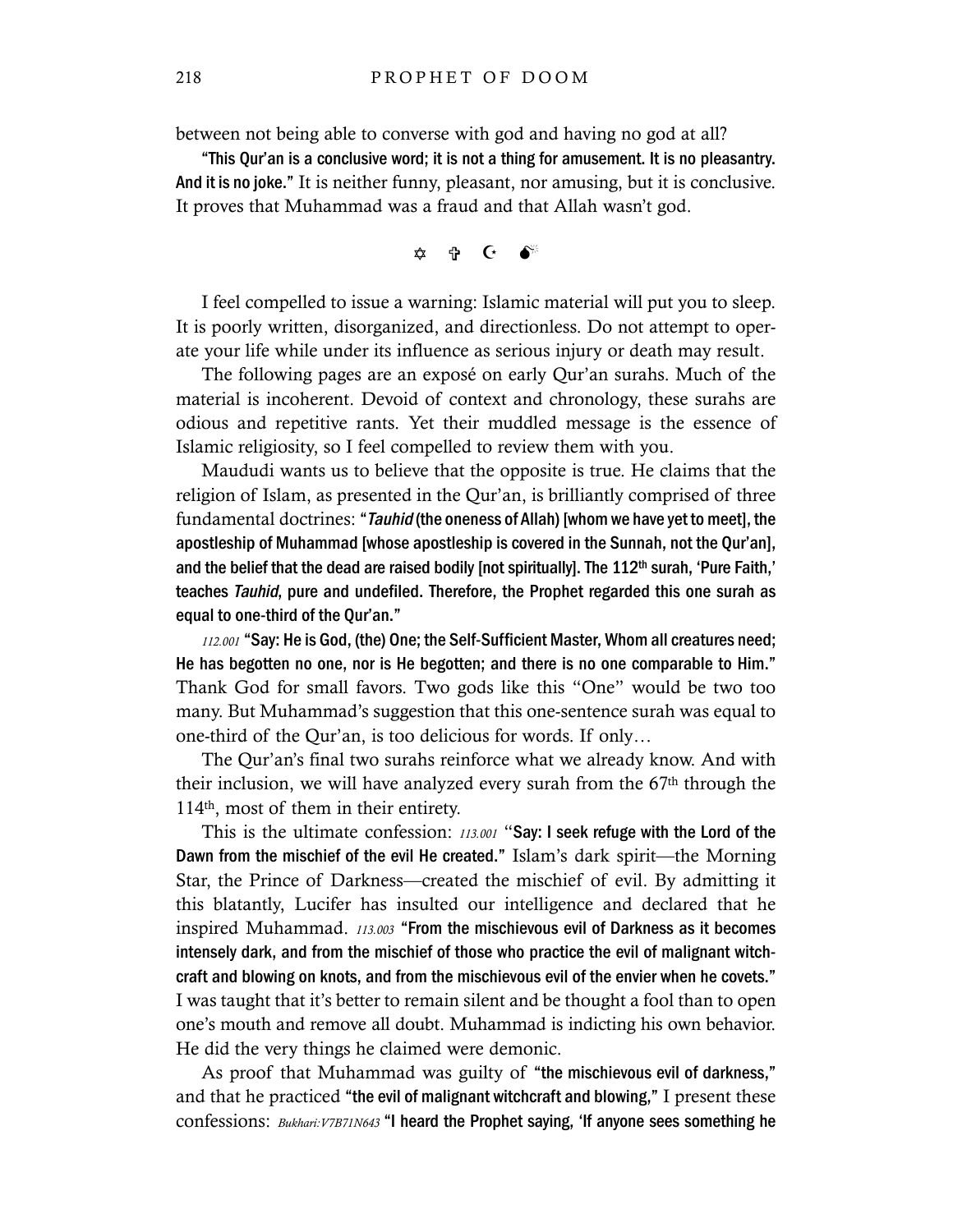dislikes, he should blow three times on his left side and its evil will not harm him.'" *Bukhari:V6B61N535* "Whenever the Prophet became ill he used to blow his breath over his body hoping for its blessing." *Bukhari:V6B61N536* "When the Prophet went to bed he would cup his hands together and blow over them reciting surahs. He would then rub his hands over whatever parts of his body he could reach, starting with his head, face and frontal areas." If those who "practice the evil of malignant witchcraft and blowing" are demonic, Muhammad has introduced us to his revealing spirit.

This next Hadith is especially incriminating as it is entirely Satanic. Its author is Aisha, Muhammad's favorite wife. *Bukhari:V4B54N490-V7B71N658* "Magic was worked on the Prophet so that he began to believe he was doing a thing which he was not actually doing. [In other words, an evil spell caused him to hallucinate and lie. Such is the nature of a men possessed by demons.] One day he said, 'I feel that Allah [Satan] has inspired me as how to cure myself. Two persons [demons] came to me in my dream. One of them asked the other, "What is the ailment of this man?" "He has been bewitched. He is under the spell of magic." "Who cast the magic spell?" "A Jew." "What material did he use?" "A comb, the hair knotted on it, and the outer skin of the pollen of the male datepalm." "Where did it come from?" "It is in the well of Dharwan."' So, the Prophet went to the well. Upon his return, he said, 'The date-palms are like the heads of devils.' I asked, 'Did you blow out those things with which the magic was worked?' He said, 'No, for I have been cured by Allah and I am afraid that this action may spread evil amongst the people.'" Denial, hallucinations, paranoia, and deceit are all part of the demonic recipe. Muhammad didn't want the story out because it was so incriminating. He became what he condemned—and he knew it.

The 114th surah is last only because it is brief. Muslims admit that the Qur'an is out of order, assembled longest to shortest surah, but they make no attempt to reorder it chronologically or even to illuminate it by attaching it to the context of Muhammad's life. The reasons are clear. Out of order and devoid of context it is confusing. In order and in context it is devastating.

*114.001* "Say: I seek refuge in the Lord of men and jinn [demons], the King of men and jinn, the Ilah (God) of men and jinn." In all but two of my translations of the "Man" surah, "Ilah" for "God" was replaced by "god" with lowercase "g." Since Muhammad and his fellow Muslims capitalize words for no apparent reason, not capitalizing God is significant. And since the position and political titles of Lord and King were capitalized, not elevating god could have been Muhammad's way of letting us know who begat whom.

Even the Devil earned a trio of capitalizations. *114.004* "From the evil of the sneaking Devil who Whispers Evil and withdraws after his whisper, the slinking Satan, the same who whispers into the hearts of mankind from among the jinn and men." Wouldn't you know it, the Qur'an ends as it began—with an evil spirit. Satan is sneaking around, whispering evil to jinn and men. How appropriate.

Unfortunately, the end of the Qur'an doesn't mean the end of Islam. Muhammad was on a mission—one that hadn't gone very well. The Hanif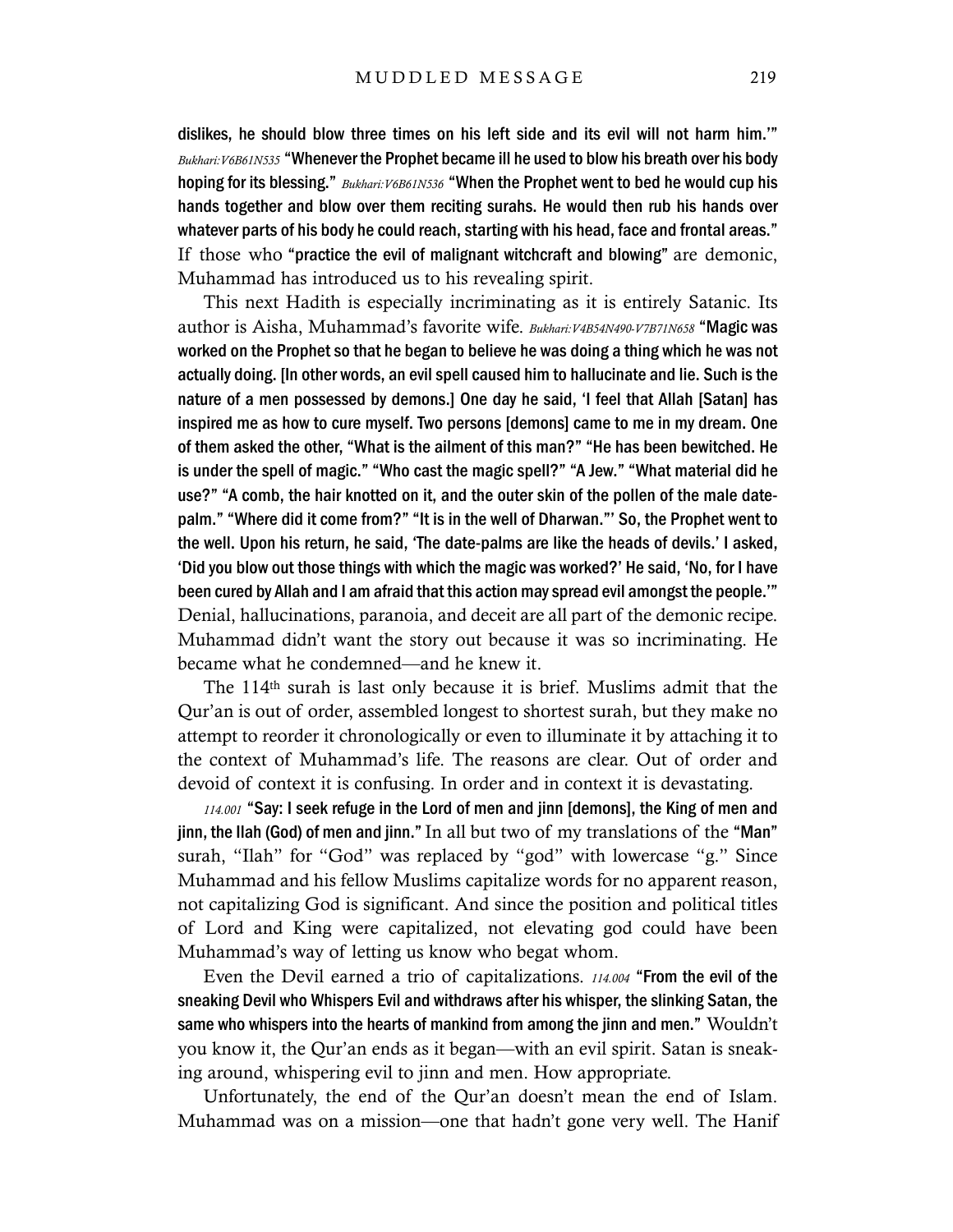well had run dry and the Meccans remained unconvinced. So the wannabe prophet decided to change his qiblah, his god, and his inspiration. With the next thirty-nine surahs we enter the second Meccan period. The Jews were gradually replacing the Quraysh on the Qur'an's center stage just as their Bible began to dominate Islamic scripture. As we shall discover, this was a very unpleasant time for Muhammad.

In our quest to understand fundamental Islam, let's dive into the 56<sup>th</sup> surah, named "The Inevitable." It is revealing in that it establishes heaven and hell in Muhammad's image. It is incriminating in that there is no chance these lurid depictions are divine.

Like so much of the Qur'an, "The Inevitable" is style devoid of substance. It has become Muhammad's style to profess an intimate knowledge of heaven and hell, regaling us with vivid teases and torments. They have become the carrot and whip of his self-indulgent rise to power. But the Islamic path remains unlit. While the prophet's fiery hell and lustful heaven have been detailed to distraction, we have precious little doctrine upon which to navigate his new creed. "Surrender or die" is clear enough, but it's clearly not enough to call Muhammad's creation a religion.

Islam's oracle opens the surah as the Prophet of Doom. *056.001* "When the inevitable Event befalls abasing, there will be no denying." The Meccans ridiculed most everything Muhammad said, so the wannabe prophet retreated into his imaginary realm, a place he created, a place no one could deny. *056.003* "Bringing low. Exalting. The earth shall be shaken with a terrible shaking, and the mountains shall be made to crumble with crumbling, so that they become powdered dust, floating particles." According to the "prophet" the shaking and crumbling was to occur in the year 1110 A.D., half an Islamic day, or 500 normal years, from his coronation as Allah's last messenger. Since the calamitous event known as the Day of Doom was Muhammad's most important and oft repeated prophecy, and since it remains unfulfilled 900 years hence, might we be entitled to question his prophetic credentials?

*056.007* "And you shall be three groups. So those on the Right Hand; What will be the Companions of the Right Hand? And the Companions of the Left Hand, What will be the Companions of the Left Hand? And those Foremost will be Foremost. These are they who are nearest. Drawn nigh in Gardens of Delight." These questions remain unanswered throughout this "divine revelation." If they were important enough for "god" to ask, you'd think they would merit an answer. For if we became "lefties" simply because Allah's fickle hand of fate rubbed Adam's back the wrong way, predestining us to hell, then let's bury this religion and free everyone from its impoverished legacy. If a little heavenly petting is the foundation of Islam let's wave goodbye and rid the world of the terror it inspires.

*056.013* "A multitude of those from among the first, and a few from the latter, (will be) on couch-like thrones woven with gold and precious stones. Reclining, facing each other.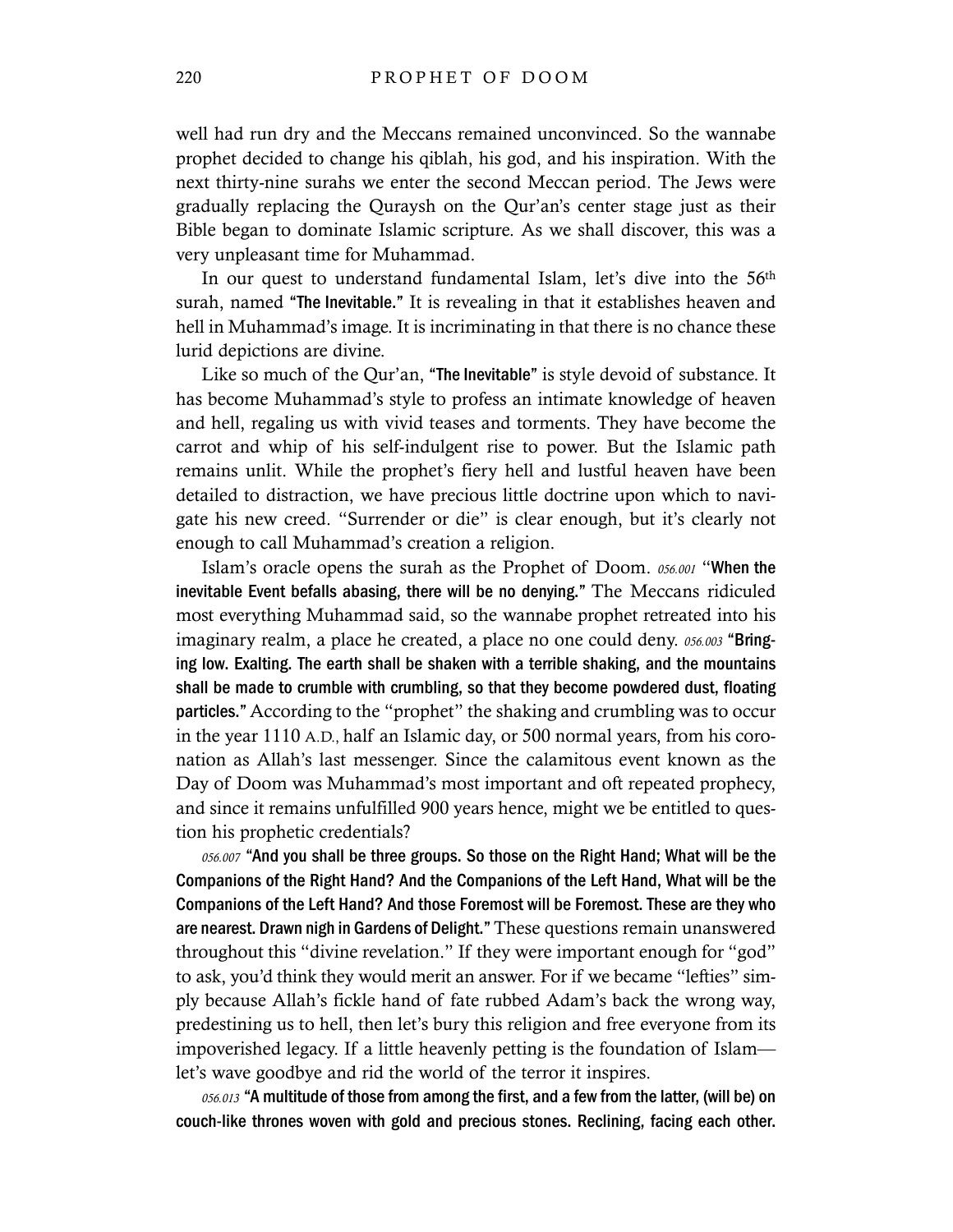Round about them will (serve) boys of perpetual (freshness), of never ending bloom, with goblets, jugs, and cups (filled) with sparkling wine. No aching of the head will they receive, nor suffer any madness, nor exhaustion. And with fruits, any that they may select: and the flesh of fowls, any they may desire. And (there will be) Hur (fair females) with big eyes, lovely and pure, beautiful ones, like unto hidden pearls, well-guarded in their shells. A reward for the deeds." Allah's brothel: the best little whorehouse in Mecca.

Let's check out Muhammad's Hadiths on the subject. First, we learn that heaven's rewards will send you to hell. *Bukhari:V7B69N494* "I heard the Prophet saying, 'From among my followers there will be some who will consider illegal sexual intercourse, the wearing of silk, the drinking of alcoholic drinks and the use of musical instruments, to be lawful. Allah will destroy them during the night and will let mountains fall on them. He will transform the rest into monkeys and pigs and they will remain so till the Day of Doom.'" *Bukhari:V4B54N476-544* "The Prophet said, 'In Paradise they will not urinate, relieve nature, spit, or have any nasal secretions. Everyone will have two virgins who will be so beautiful and transparent the bones of their legs will be seen through their flesh.'"

Returning to the Qur'an's depiction of paradise: *056.025* "There hear they no vain speaking nor backbiting, only saying the word, 'Peace! Peace.'" Only saying one word is going to make the Islamic paradise a very boring place. No wonder Allah is providing such a rich menu of entertainment options.

"The Companions of the Right Hand, what will be the Companions of the Right Hand?" Here we go again. The question is asked but not answered. The surah tells us the fate of the Righties without a hint as to who they are or what they did to gain entrance into Allah's brothel. "Among thorn-less lote trees. And among Talh (banana-trees) with flowers piled high, in shade long-extended, by water flowing constantly, and fruit in abundance, whose season is not limited, nor forbidden." The Islamic paradise continues to reflect the parochial view of an abandoned orphan boy struggling to survive the rigors of an unrelenting desert. It's comprised of fruits, fowl, shade, flowing water, comfy seating, attentive servants, Viagralike wine, and lusty virgins. It's a place to die for. But, fair warning, I wouldn't trust a god whose reward in paradise—drinking and fornication—is what he forbids on earth.

*056.034* "On couches or thrones raised high. Verily, We have created them (maidens) incomparable: We have formed their maidens as a special creation, and made them to grow a new growth. We made them virgins—pure and undefiled, lovers, matched in age." Muhammad is telling his young recruits that their virgins will regain their virginity after each conquest—"they grow a new growth." He is also telling them that the Islamic paradise is for men only. Their lovers are a "special creation"—not women of this world. And to satisfy their most lustful cravings—their sex partners are plentiful, as in more than one. Their "incomparable maidens, special companions, virgins, and lovers" are always plural—Islam's *ménage a trois*.

And while Allah dispenses with how the Right-Handers managed to score their decadent reward, he tells us from whence they came. *056.039* "A numerous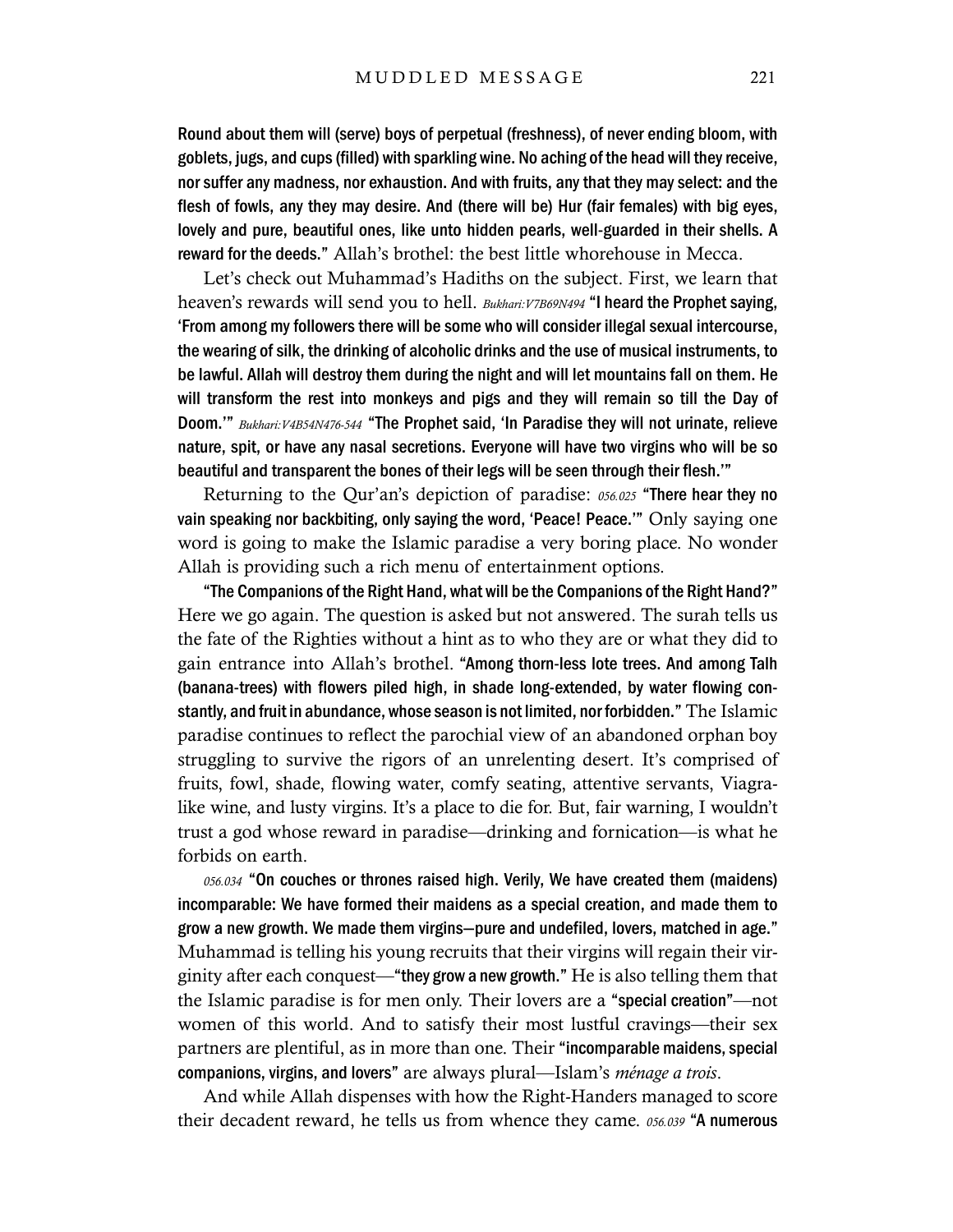company from among the first, And a (goodly) number from those of later times."

But enough of this frivolity, it's time to roast some infidels. *056.041* "The Companions of the Left Hand, what will be the Companions of the Left Hand? (They will be) in the midst of a Fierce Blast of Hot Wind and in Boiling Water, and a shadow of black smoke, neither cool nor pleasant. For that they were wont to be indulged, heretofore they were effete with luxury, and persisted obstinately in the great violation." The great Lefty violation was the abandonment of an orphan boy, depriving him of a share of the family business, and then rejecting his prophetic claims.

*056.047* "And they used to say, 'What! when we die and become dust and bones, shall we then be resurrected? And also our forefathers?' Say: 'Yea, those of old and those of later times, All will be gathered together for the tryst, a meeting appointed for a Day wellknown.'" This is Muhammad's Day of Doom in which men are exhumed from the grave, their bones and flesh reassembled, so that some can burn in lust while others burn in hell. It's flesh that is gratified and roasted—not spirit.

*056.051* "Then, moreover, verily you the erring ones, the deniers, you will surely taste the Tree of Zaqqoom and fill (your) bellies with it. And drink Boiling Water on top of it. Indeed you shall drink like diseased camels raging with thirst! Such will be their entertainment, their welcome on the Day of Doom." If nothing else, you have to give Muhammad credit for originality. It's hard to imagine a god this entertaining, albeit in a demented way.

*056.057* "It is We Who have created you: admit the truth and then surrender." That's Islam in a nutshell. Admit Muhammad is a prophet and then acquiesce to his will or you will eat thorns and drink scalding water. "Then tell Me the semen that you emit, throwing out. Is it you who create it, or are We the Creators? [It's only natural the god of lust is the god of semen.] We have decreed/predestined/ordained Death for you all, and We are not to be frustrated from replacing you with others in (forms) that you know not." Muhammad and Allah shared many things in common, including the thought that men were replaceable. They used fiery threats and lustful taunts to seduce an unending supply of martyrs to fight and die for the things they coveted. Islam wasn't invented to save men but to abuse them.

*056.068* "Have you observed the water which you drink? Do you shed it from the clouds or are We the Shedder? If We pleased, We could have made it salty and bitter; why do you not give thanks?" The Shedder thing was scientifically inaccurate and hardly a proof, so would you believe… "Have you observed the fire which you kindle? Is it you that produce the trees for it, or are We the producers?" Now you know why Yahweh chose to use miracles and prophecies to prove the Bible's divine inspiration. Unable to do either, Allah stammered.

*056.073* "We, even We, have made it [wood] a memorial (of the Hell Fire), and an article of comfort and convenience for the denizens of deserts [where there are fewer trees than anywhere else]. Therefore celebrate with praises the name of thy Lord, the Tremendous!" There are more… *056.075* "Furthermore I call to witness the falling Stars, and that is indeed a mighty adjuration, a tremendous oath, if only you knew, that this is indeed a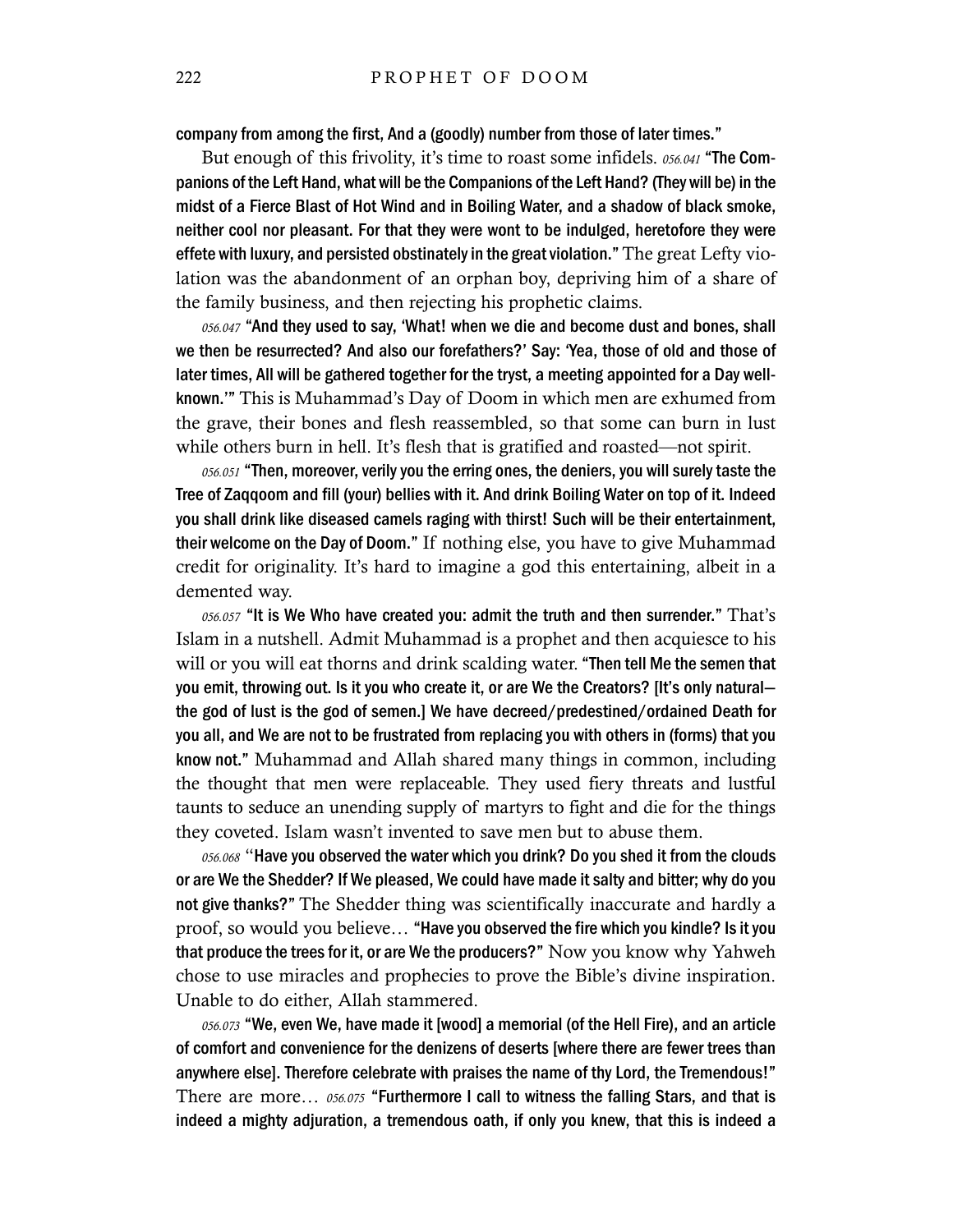noble recitation (of the Qur'an)." Among the long line of unintelligible segues, this is a standout. We transitioned from calling incinerating space pebbles mighty witnesses to the Our'an being noble. "In a Book kept hidden that is protected which none shall touch but those who are clean, the purified ones." Time out. A revelation by definition can't be hidden. Since this revelation, the Qur'an, is the foundation of Islam—how did they manage to foul it up?"A Revelation from the Lord of men and jinn. Is it such a talk that you would hold in light esteem, a statement to scorn? Do you then hold this announcement in contempt?" In a word, yes. As did the Meccans who knew it and Muhammad best.

The next ten verses are so muddled, the message is undecipherable even with the Arabic translators adding forty-seven words to help their god out. *056.082* "And instead (of thanking) for the provision He gives you, you deny (Him by disbelief). To give (it) the lie you make your means of subsistence. Then why do you not (intervene) when (the soul of the dying man) reaches the throat, And you the while (sit) looking on, But We (Our angels who take souls) are nearer unto him than you, but you see not. Then why do you not, if you are exempt from (future) account (punishment), and not in bondage (unto Us), Do you not force it (the soul) back (into its body), if you are true (in the claim of independence)? Thus, then, if he (the dying person) is of those drawn nigh, (There is for him) breath of life and plenty, and a Garden of Delights. And if he is of those on the Right Hand, Then (the greeting) 'Safety and peace' (from the punishment of Allah)." If this is divinely inspired scripture, then I'm William Shakespeare.

In the final verses of the 56th surah, Muhammad's dark spirit returns to his favorite subject. *056.092* "But if he (the dying person), be of the denying (of the Day of Doom), erring (away from Islam), then for him is the entertainment with boiling water and roasting in hell fire. Verily. this is the absolute truth with certainty, so celebrate (Muhammad)."

Stunning. The entertainment for those who reject this dark dogma is to be roasted and boiled. What kind of god would tell his prophet to "celebrate" human torture? Since no god could possibly be this disturbed, this demented, should Muhammad be despised for perpetrating this fraud, or pitied? Should Muslims be freed from this delusion or should we simply sit back and watch them celebrate their torturous acts of terror today?

**众 中 C 6<sup>%</sup>** 

In exposing Islam I have erred on the side of the Qur'an and Hadith. That is to say, I have been nearly as repetitious as they have been. By bringing the doctrines most holy books together chronologically and placing them in the context of time and place, the evidence piles up one confession at a time. The truth ultimately becomes undeniable. Therefore, I will continue to present their scriptures as completely as your endurance allows. By observing a consistent pattern of behavior, you will be able to render an accurate assessment.

In this light, let's dissect the 52nd surah, kissing cousin to the 56th. *052.001* "I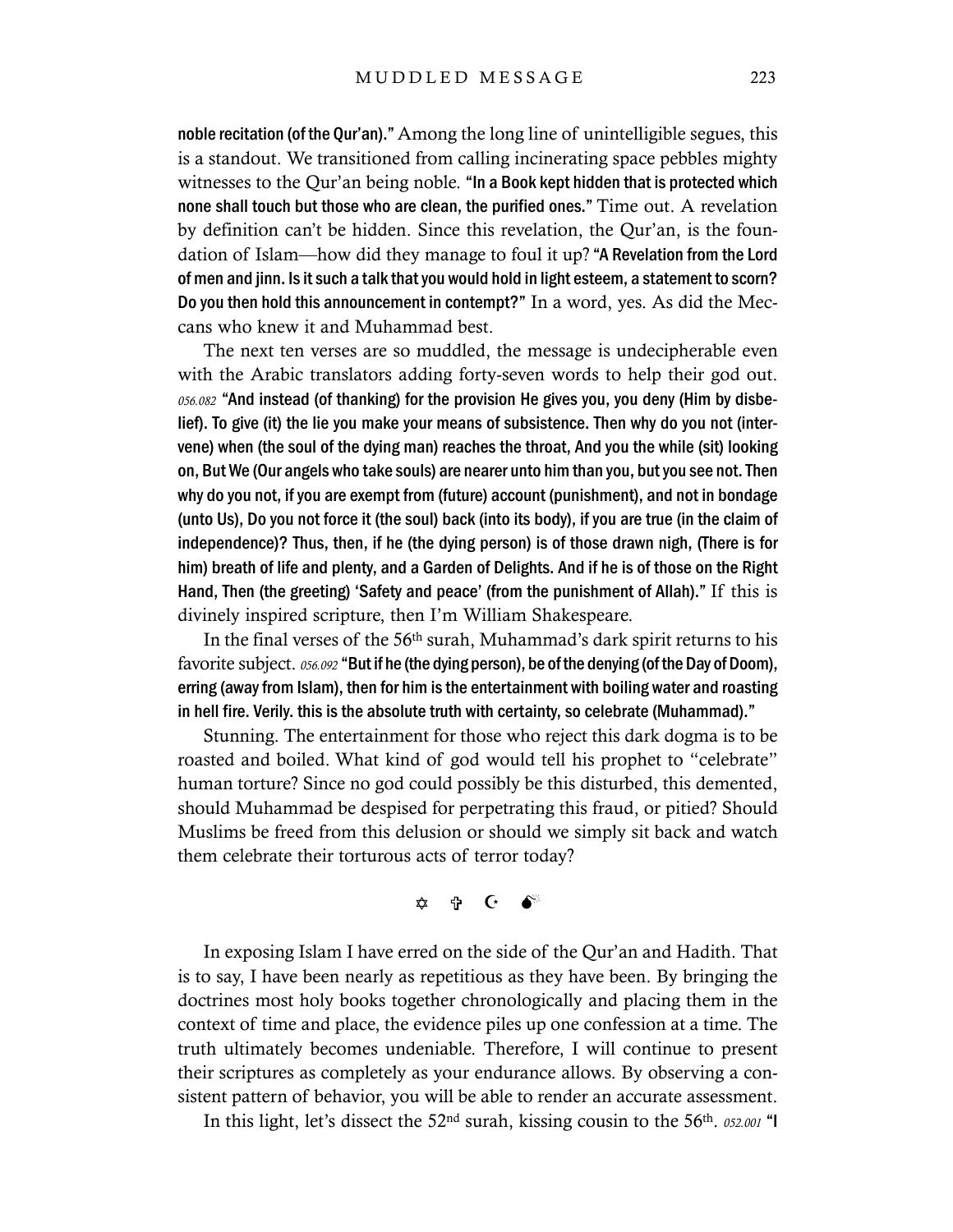call to witness Tur (Mount Sinai) and a Scripture Book inscribed, written on a fine parchment scroll unrolled, and the House ever-peopled, and the roof raised high, and the sea kept filled." The Islamic spirit is trying to pull a fast one. The House wasn't "ever-peopled." As you will discover in the "Source Material" appendix, there is no archeological or historical evidence to show that Mecca even existed before the sixth century. Therefore, Islam's formation is based upon a lie, because without people it would have been impossible to pass on any semblance of Islamic ritual from Abraham to Qusayy.

Elsewhere in the Qur'an, we're told that the "Book" was chiseled on Memorial Tablets, not inscribed on perishable parchment scrolls. But that's the least of the Qur'anic headaches. It claims, as Maududi confirms, that it was first written before creation, and that it was passed down and maintained in its original form—verbatim. "The Qur'an that you are bent upon belying is unchangeable: 'It is inscribed in the Preserved Tablet, which cannot be corrupted in any way.'"

Since the Qur'an's claims regarding its origin and nature are essential to our understanding, I'd like to explore this matter more completely. Allah's "book" says of itself: *012:001* "These are verses of the immaculate Book, a clear discourse." Immaculate means perfect, flawless—inerrant. Yet we've already discovered scores of errors, big and small. *012:003* "Through the Qur'an We narrate the best of histories." Yet it is devoid of history. It doesn't even provide any context. *002.001* "This is a book free of doubt." That is true, but not in the way it was intended. *010:037* "This Qur'an is such a writing that none but Allah could have composed it. It confirms what has been revealed before." Not only would the behavior in the Islamic heaven be illegal in every state save the brothels of Nevada, the Qur'an contradicts rather than confirms the prior revelation it says is inspired. What's more, the writing quality is an embarrassment.

While lecturing on creation, Allah's prophet professed, "All that was going to be was written on the memorial Tablet before anything else was created." And that is particularly odd since everything we have read thus far has been fixated on one man's quest for gold and glory. Said another way: the Qur'an's revelations are temporal and they only serve Muhammad.

The reason I bring this to your attention is to scuttle the Islamic claim that the Qur'an is a perfect reflection of the original tablet inscribed in heaven. The earliest Qur'anic writings all differ with each other, and they conflict with the present version. Coins from 685 A.D. have inscriptions that don't match today's surahs. The scripture inside the Dome of the Rock (691 A.D.) also varies. Further, the earliest copies of the Qur'an were written without vowels and the diacritical dots that modern Arabic uses to determine what letter is intended. It wasn't until the late eighth century, more than a hundred and fifty years after Muhammad's death, that Islamic scholars added diacritical marks to clear up countless ambiguities. In doing so, they chose the letters and vowels—and thus the current words, punctuation, and meaning. They translated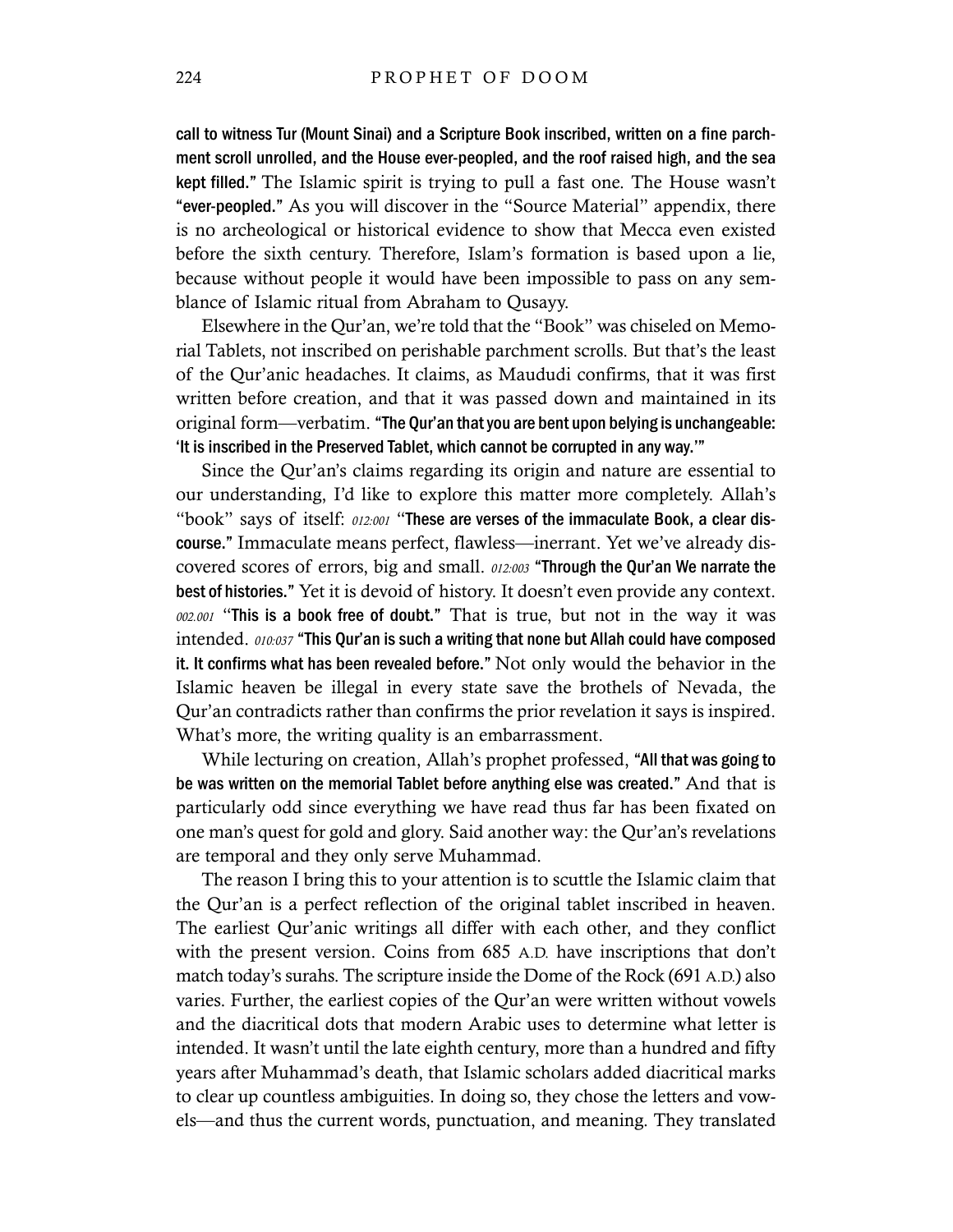what was essentially code into the gibberish we are reading today.

Then there is the problem of the parchments themselves. The oldest fragments date to the eighth century, not the seventh. They were found in a pager grave on the loft rafters of the Mosque of Saria'a in 1972. Aberrations from the accepted text abound, including the order of the verses, textual variations, and artistic embellishments. Gerd Puin, the leader of the German team analyzing the scrolls said, "Revisions are very clearly written over earlier, washed-off versions. What the Yemeni Qur'ans suggest is an evolving text rather than the word of God revealed in its entirety to the Prophet Muhammad." Puin went on to declare: "The Qur'an claims for itself that it is 'mubeen,' or clear, but if you look at it, you will notice that every fifth sentence or so simply doesn't make sense. A fifth of the Qur'anic text is incomprehensible. This is what has caused the anxiety regarding translation. If the Qur'an is not comprehensible, if it can't even be understood in Arabic, then it's not translatable into any language." This stark reality is frightening to orthodox Muslims who parrot their prophet's claim that the Qur'an has been preserved perfectly—unchanged and inerrant—just as Allah wrote it.

The perfection claim Allah makes on behalf of his Qur'an would be impossible even if Allah were god. Language is an imperfect tool. One word can mean many things and meanings often change with inflection. Connotation is altered by context, something the Qur'an lacks. Knowing the time, place, and parties to a conversation is required to establish the intended implication. For example, the Classical Arabic word used for fighting could just as easily be translated killing. And the word for virgin is indistinguishable from the classical Arabic word for white grape.

Yahweh knew better. He never said his Scripture was inerrant. He said it was sufficient. But while we are on the subject, I'd like to share something you might find interesting. There are thousands of prophecies in the Bible, most of which are exacting. There have been no misses. There are thousands of detailed historical depictions in the text—none of which have been shown to be invalid.

The Qur'an's obsession with demented torments is proof of a different kind of inspiration. Its fixation on fatalism, the annihilation of choice, and therefore the impossibility of love, provides another salient clue as to the nature of Islam's dark spirit. *052.007* "Verily the Doom and torment of your Lord will surely come to pass; there is none that can avert it or ward it off."

This "god" is a nasty and violent fellow: *052.009* "On the Day when heaven will heave in dreadful shaking, trembling, and the mountains will fly hither and thither, woe to those who reject [me], that play in shallow trifles and sport in vain discourses. That Day they will be pushed down by force, thrust with a horrible thrust into the Fire of Hell. Unable to resist, they shall be driven to the fire with violence." This is demented.

*052.014* "'This,' it will be said, 'is the Fire, which you used to deny! Is this a magic fake?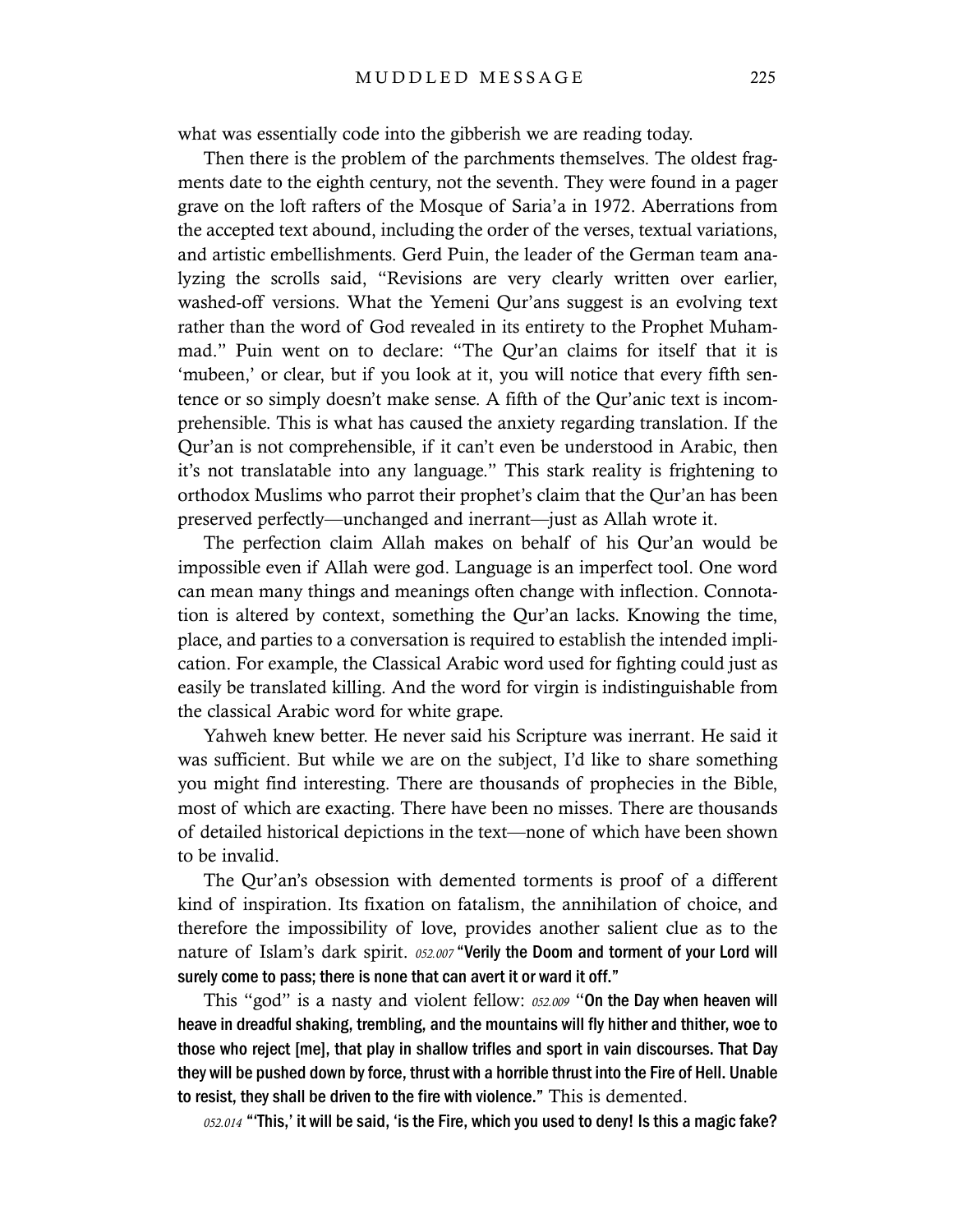Burn therein, endure the heat; taste it. It's the same whether you bear it patiently, or not. This is My retaliation for what you did.'" This, too, is blatantly demonic.

Those who are willing to trust a spirit this carnal shall be rewarded in like fashion (if he's not the Devil): *052.017* "Verily, the Muttaqun (those who fear) will be in Gardens and Delight. Enjoying the (bliss) which their Lord has provided, and their Lord saved them from the torment of the blazing Fire. 'Eat and drink with glee, because of what you used to do [damning, robbing, enslaving, and murdering people for me].' They will recline (with ease) on Throne Couches (of dignity) arranged in ranks; and We shall join them to beautiful Hur (female maidens) with big, lustrous eyes." The fact that heaven and hell are consistently depicted in Muhammad's parochial image is a sign that *his* passions inspired this part of the Qur'an, *not* God's.

*052.021* "Those who believe and whose families follow them in Faith, to them shall We join their offspring: Nor shall We deprive them of their works: (Yet) each individual is in pledge for his deeds." Imagine that. Wives and children will be joined with husbands and fathers who are cavorting with virgins. That ought to be entertaining. "And We shall provide fruit and meat, anything they desire. There they shall pass from hand to hand a (wine) cup free of frivolity, free of all taint of vanity or cause of sin." Allah's brew of free frivolity sounds like a date-rape drug.

This less-than-heavenly picture continues with these perverse strokes: *052.024* "Round about them will serve, (devoted) to them, young boy servants of their own (handsome) as well-guarded pearls." In previous verses, Allah used the "well-guarded pearl" reference to designate virgins, maidens whose virtue was hidden, or protected, in closed shells. Now, used in reference to handsome and devoted boy servants, it sounds like homosexuality. "They will advance to each other, drawing near, engaging in mutual enquiry. They will say: 'We used to be afraid (of the punishment) in the midst of our families, but Allah has been good to us, and has delivered us from the torment of the Scorching Wind and Breath of Fire.'" Could Allah be saying that they previously suppressed their homosexual urges for fear of their families' wrath, but now they are out of the closest?

*052.028* "We used to invoke Him before: truly He the Benign, the Merciful!" A benign and merciful tormentor; now there's a thought. I can only wonder how Muslims justify the obvious contradiction between their god's definition and his behavior."Therefore remind: By the Grace of your Lord, you are no vulgar soothsayer, nor are you a possessed madman." Another translation reads: "Therefore warn (men, Muhammad). By the grace of Allah you are neither soothsayer nor madman." Either way, it's evidence that neither Muhammad nor the Meccans were convinced.

*052.030* "Or do they say: 'A Poet! We await for him some evil accidental calamity (hatched) by time!' Say: 'Await you! I too will wait along with you!'" From another translation: "Say (unto them): Except (your fill)! Lo! I am with you among the expectant." With the words that the Islamic scholar arbitrarily added to the text to make the message seem rational removed, the verse reads: "Say: Except! Lo! I am with you among the expectant." While scholars may quibble over the meaning, I think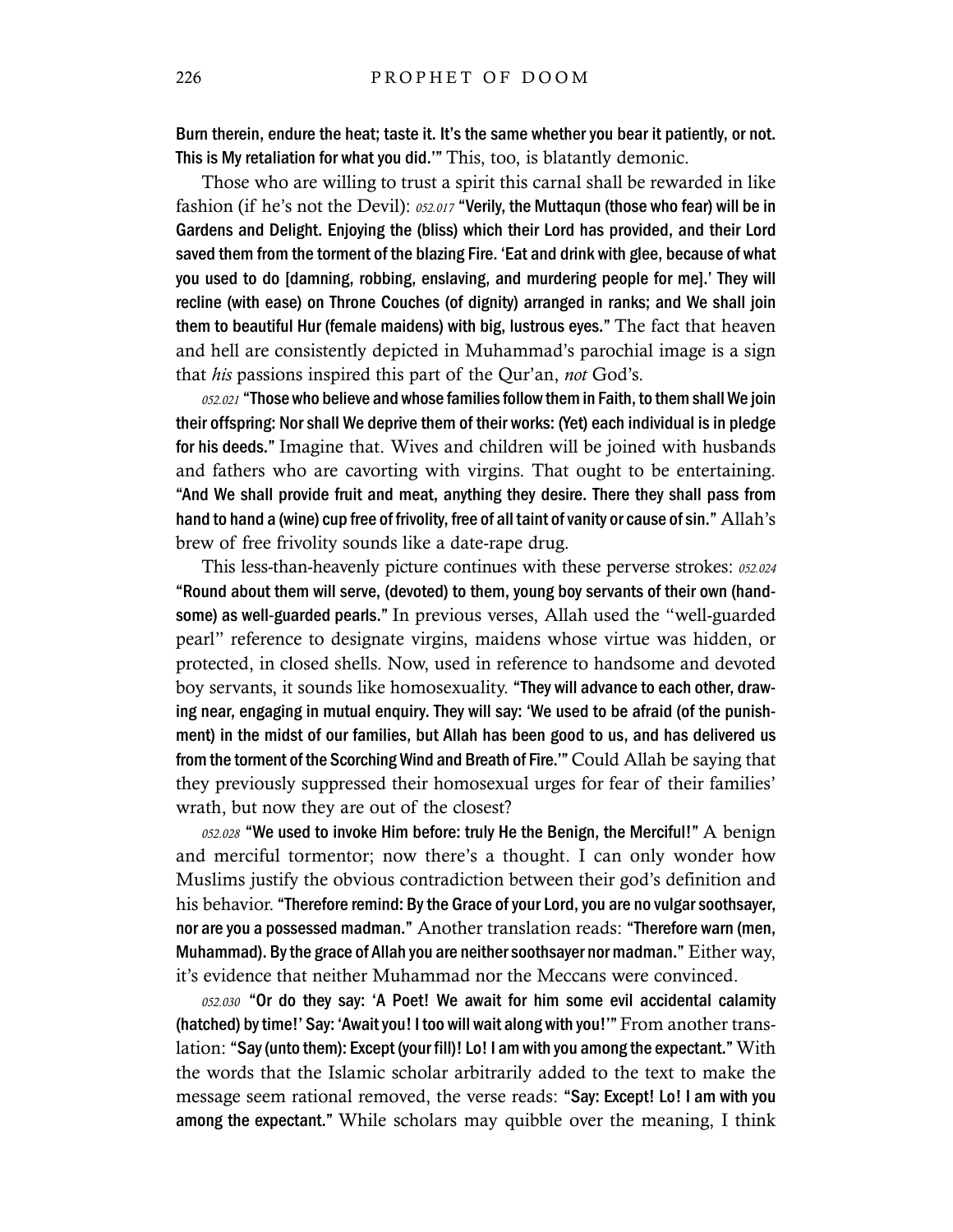one thing is clear: illiterate men ought not author scripture.

Ali's translation explains: "Do they say: He is a poet from whom we expect an adverse turn of fortune?" How perceptive. The Meccans saw Muhammad as a con artist ready to pick their pockets. And he did. The "poet" robbed their caravans, stole their town, and then usurped all rights associated with their religious scam.

To rebut his critics, the pot called the kettle black. *052.032* "Is it that their mental faculties of understanding urge them to this, or are they an outrageous folk, transgressing beyond the bounds?" While the never-ending argument between the Meccans and Muhammad over the prophet's lack of prophetic credentials is wearisome, this verse demonstrates the Qur'an's lack of divine inspiration. An allknowing God would never have asked such a question.

As the argument raged on, Muhammad's kin were ever more convinced that the wannabe prophet was simply fabricating his divine credentials to steal their money. *052.033* "Or do they say, 'He fabricated it (the Qur'an)?' Nay, they will never believe. Let them then produce a recital/speech/announcement/discourse like unto it, if they speak the truth!" The Meccans knew what we have learned— Muhammad was making this up as he went along. And the best the prophet could do was to say, "Prove I'm lying by producing a recital as good as this."

The early Hanif poem by Zayd, upon which the early surahs were based, was easily as good, if not much better. And the Bible, from which the later surahs were plagiarized, was infinitely more rational, more prophetic, and godly. Therefore, based upon the challenge, Muhammad's recitals were false. We have called his bluff. But then again, it wasn't a big deal. As you shall soon see, Adolf Hitler's rants were better than this.

*052.035* "Were they created of nothing, or were they themselves their creators? Or did they create the heavens and earth? Nay, they have no certainty. Do they possess the treasures of your Lord? Or are they the tyrant treasurers set in absolute authority to do as they like [with the Ka'aba Inc.]?" Now that's our boy. Muhammad saw himself as the one set in absolute authority—to do anything he liked. As such he was empowered to pirate treasures and cavort immorally without recrimination. Moreover, he actually got away with it.

Pressing his case, the lord is alleged to have asked: *052.038* "Or have they a ladder, by which they can (climb up to heaven and) listen (to its secrets)? Then let (such a) listener of theirs produce a warrant manifesting proof." According to Muhammad, Adam bumped his head on heaven. So the Islamic heaven isn't very high. A ladder would have been sufficient. However, since Mecca was devoid of wood and carpenters, just building a ladder would have been a bigger miracle than Muhammad or his dark spirit ever mustered.

*052.039* "Or has He (Allah) only daughters and you have sons?" The prophet ought to have stopped when he was down and left us in doubt. Muhammad's Lord is demeaning the Meccan rock idol Allah. He's saying that "He" isn't worthy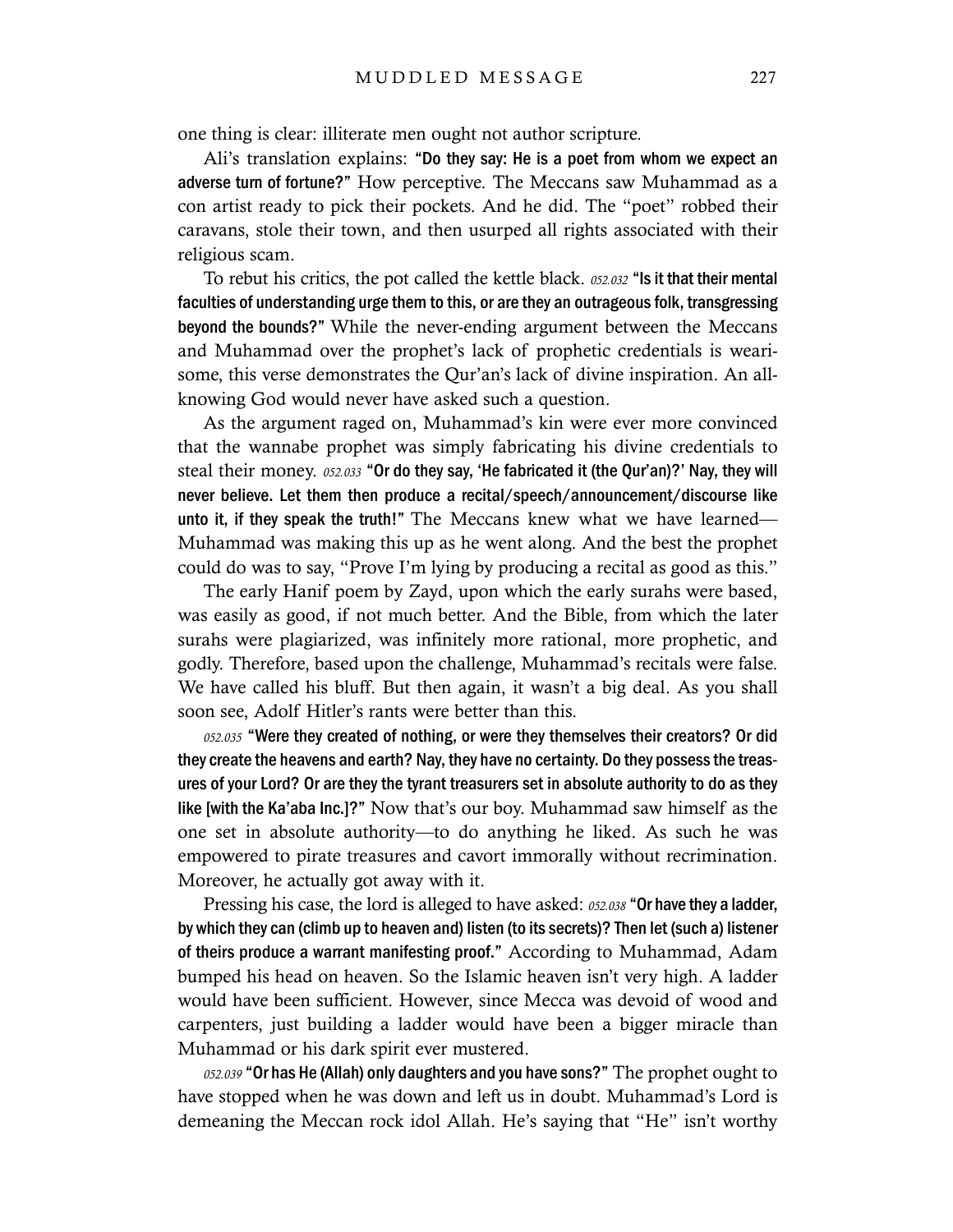because he had daughters, not sons. Allah's daughters were fellow rock idols Al-Lat, Al-Uzza, and Manat of Satanic Verse fame. Since boys were viewed as better than girls, Muhammad's dark spirit is implying that Allah was a lowlife loser. And make no mistake, Allah was the only Meccan deity with daughters. This exact same verse was repeated later in the Qur'an as a way of digging Muhammad out of his devilish dilemma when he confessed to mistaking Satan for Allah.

*052.040* "Or is it that you demand a reward or fee from them (for preaching Islam), so that they are burdened with expense and a load of debt? Or that the Ghaib (unseen) is in their hands that they have it written down? Or do they intend a plot (against you), staging a deception? But those who defy and seek to ensnare (the messenger) are themselves being plotted against and will be tricked!" Muhammad's lord is saying that the Meccans are lucky that he isn't charging them for these spiritual insights. Further, he's implying that they are impoverished because they haven't written any scripture. Mind you, Muhammad hadn't written any either, and none of them could have read it if either of them had. Then he goes off on his favorite conspiracy theory—everyone is plotting against my guy. Which isn't actually true only those who knew Muhammad were interested in exposing his plot.

The verse ends with one of many confessions. The Islamic god is a trickster. He plots against men. So, why do Muslims trust the "word" of an admittedly deceitful spirit? How do they know he is not deceiving *them*?

As with so much of the Qur'an, the next verse doesn't fit with the rest of the surah—and thus was probably revealed much later. Up to this point the Lord has been unnamed and Allah has been demeaned. Now we're being told that there is no god (ilah) but Allah. *052.043* "Or have they an ilah (god) other than Allah? [An odd question to ask the Meccans since their primary deity was named Allah.] Glory be to Allah from what they set up."

*052.044* "Were they to see a piece of sky falling, they would say: 'Clouds gathered in heaps!' So leave them alone until they encounter that Day where they shall swoon (with terror); their plotting will avail them not, and no help shall be given them (so they shall receive their torment). Verily, for those who do wrong, there is another punishment besides this, but most of them understand not." The spirit of Islam is in a rut: the sky is falling, men are swooning in terror, and there are ever more plots and punishments. No matter where one looks, the Qur'an is a very nasty book.

 $\hat{\mathbf{x}}$   $\oplus$   $\mathbf{G}$   $\cong$ 

Returning to the Hadith, we find Tabari, in an effort to please his Shi'ite overlords, saying that Ali was the first male lured into Islamic submission. *Tabari VI:83* "Ali was the first to accept Islam. He submitted at the age of nine."

Now that we have three Muslims, let's take a quick inventory. Khadija founds Islam to salvage her reclusive, suicidal husband's tattered reputation.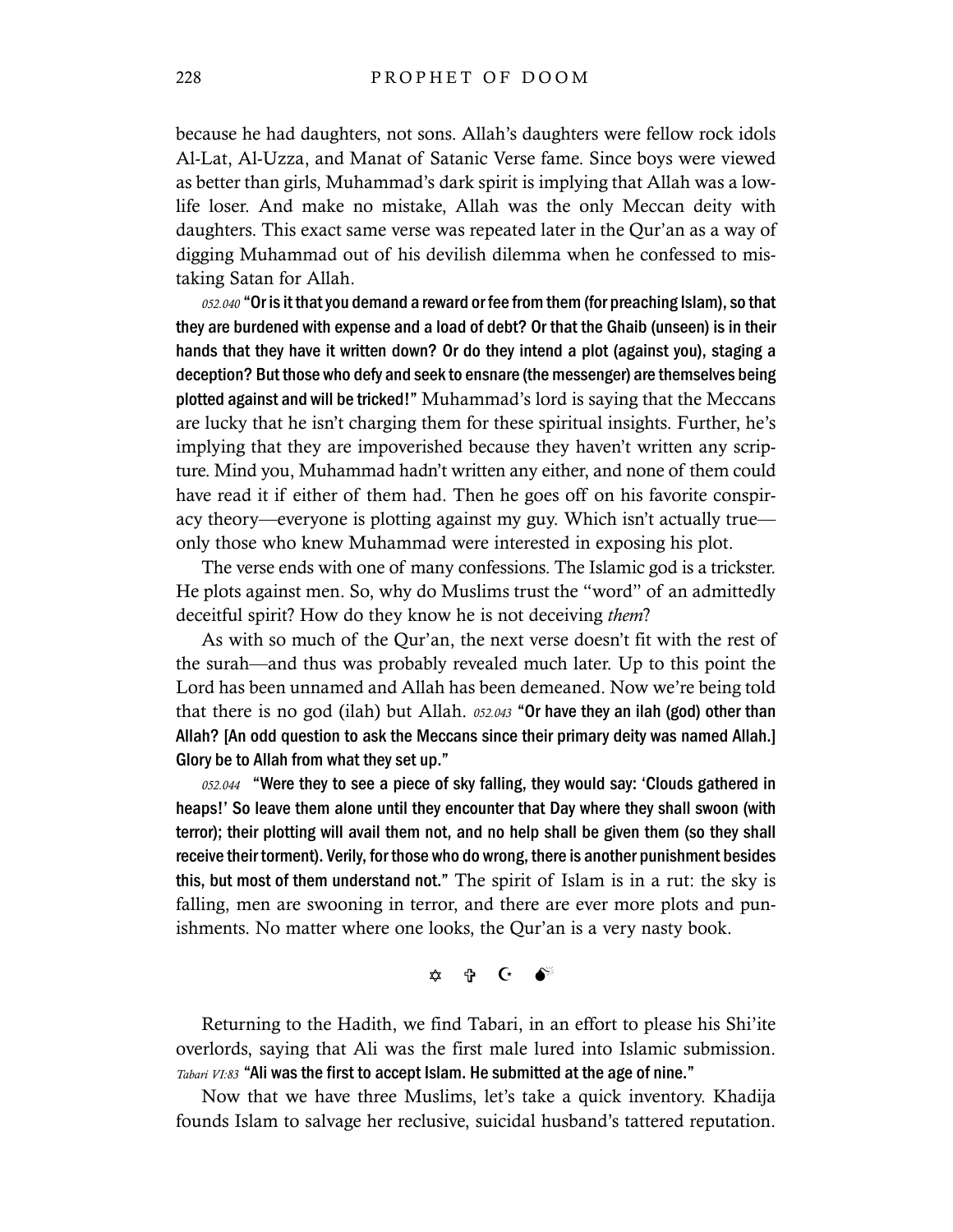She convinces him that he's not cavorting with demons, and he adopts her Profitable Prophet Plan. Amply motivated by revenge and greed, the dynamic duo assails their clan with claims equally preposterous and delusional. They were "belittling the competition." Their alleged "scripture" is as demented as their motives are transparent. What's more, their anemic idol and his fanciful message are so infantile every Meccan scoffs at the would-be prophet, save one nine-year-old child. And he's adopted under guess-who's care.

*Tabari VI:83* "One of the favors Allah bestowed on Ali bin Talib [Ali was uncle Talib's son, hence Muhammad's cousin.] was that the Messenger was his guardian before Islam." And that occurred because: "The Quraysh were afflicted by a severe drought. Muhammad said to his uncle al-Abbas, one of the richest Banu Hashim [Muhammad's clan], 'Abbas, your brother Abu Talib has many dependents, and you see how people are suffering. I will take one of his sons and you take one." The champion of Dads, "Abu Talib said to them, 'As long as you leave me Aqil, do as you wish.' Muhammad took Ali."

"Our fellow scholars are agreed," Tabari says, "that Ali accepted Islam a year after the Prophet began his mission, and that he remained in Mecca for twelve years." As such, the score at end of the prophet's first year was: Islam 1, Pagans 4,999.

But if Islam was low on converts, it was long on controversy. Abu Bakr, Muhammad's richest pal, future father-in-law, and Caliph, claimed he preceded Ali. "'O Messenger, who has followed you in this religion?' He replied, 'Two men have followed me in it, a free man and a slave; Abu Bakr and Bilal.'"

The prophet misspoke when he said Bilal. Zayd bin Harithah, not to be confused with Zayd the Hanif, was the first slave to submit. He was owned by Khadija. She gave him to Muhammad, and after some time, he adopted the boy, making him his second son. Companions of the Prophet say: "The first man to believe and follow the Prophet was Zayd bin Harithah, his client [slave] and adopted son." Ibn Ishaq says that the slave-turned-son was number two: "Zayd was the first male to accept Islam and to pray after Ali. Then Abu Bakr accepted Islam."

A word of caution is appropriate here. Freeing a slave and adopting him was a fine and upstanding thing to do. But before we lavish praise upon Muhammad, consider this: in Mecca, sons were considered a sign of godly favor. No sons, no favor. Muhammad's own boys died in infancy—a strong signal to the Meccans that god had punished him. What's more, in an act we would call incest, the prophet would come to steal Zayd's wife. In Medina, while his son was away terrorizing Meccans, Muhammad stumbled into her tent, saw her undressed, lusted, and took her as his own.

Regardless of who was conned first, by the end of the fourth year, it was Islam 4, Pagans 4,996. Tabari confirms the stealth prophet's slow start. *Tabari VI:89* "Three years after the commencement of his mission, Allah commanded His Prophet to proclaim the divine message which he had received publicly to the people." "In the previous three years of his mission, until he was commanded to summon people openly, he had kept his preaching secret and hidden." At the time Muslims "were few in number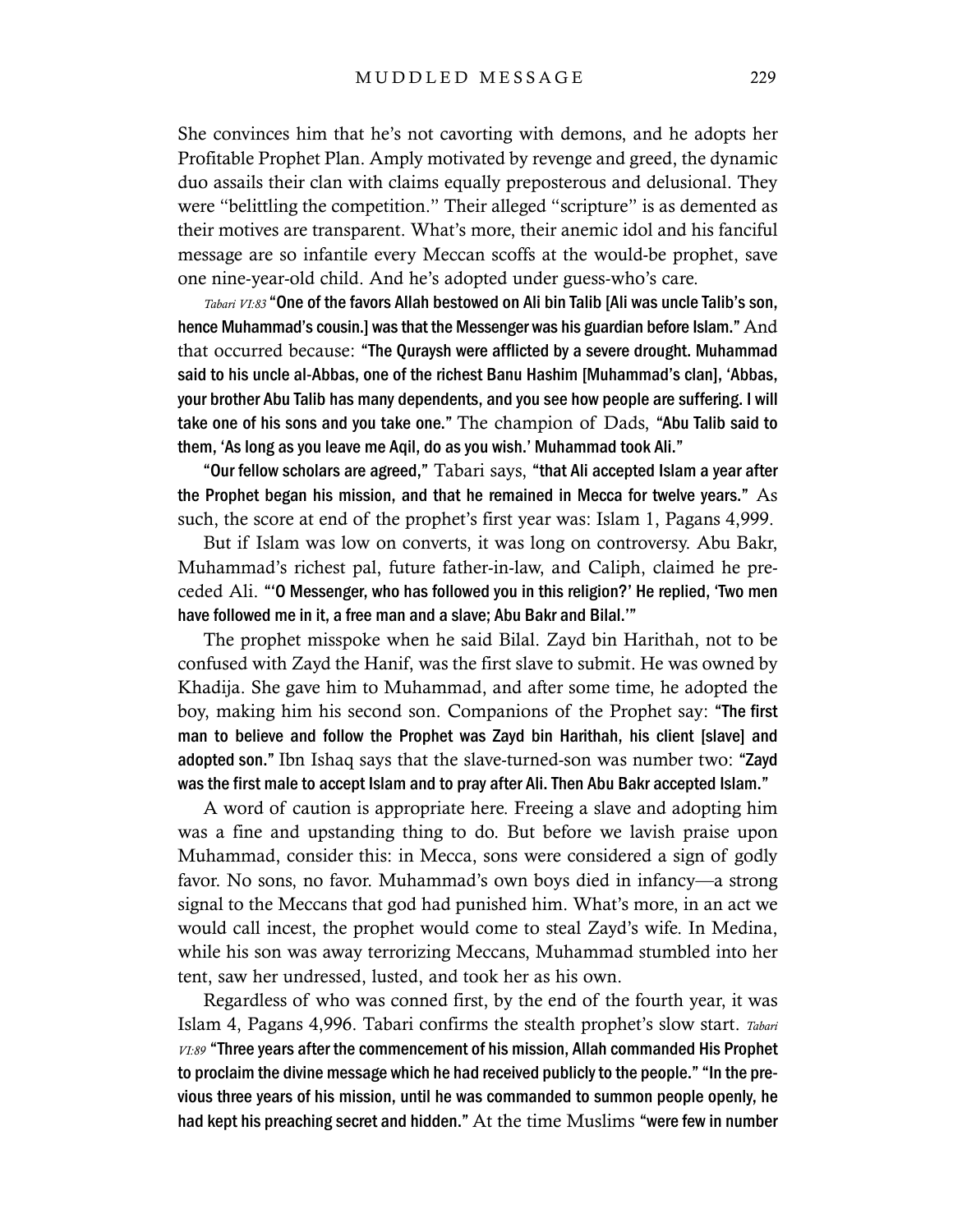and practiced their faith in secret." He was the world's first mute messenger.

Mistaken, Tabari states that Allah summoned the tongue-tied troubadour with these words from the 15<sup>th</sup> surah, "So proclaim that which you are commanded, and withdraw from the polytheists." Qur'anic scholars say, however, that the 15th surah was 57th in order of revelation, not third. Either the surahs are hopelessly jumbled or somebody is terribly wrong. And this is a serious problem for Islam because Tabari wrote the earliest and most revered Qur'an commentary.

In the next paragraph, Tabari confirms that even the first Muslims were clueless when it came to the progression of surahs. After parading the 15th out as the third, he nominates the 26th for the fourth position. All three Qur'anic chronologists say that the 26th immediately preceded the 15th.

Regardless of the score or progression, Bakr was said to be a better salesman than Islam's Messiah. "Many responded to his summons and accepted Islam."

Some however, needed a little encouraging. "They came to blows, and Sa'd struck one of the polytheists with a camel's jawbone and split his head open."

That leads us to the showdown at uncle Abu's mud hut. This discussion is similar to the one chronicled earlier in Ishaq's Sira, but it is placed later in the flow of things by Tabari in his History. He claims that Hajjaj's eight sons *Tabari VI:93* "went to Abu Talib and said, 'Your nephew [Muhammad] has reviled our gods, denounced our religion, derided our traditional values, and told us that our forefathers were misguided [and burning in hell]. Either curb his attacks on us or give us a free hand to deal with him, for you are as opposed to him as we are.'" This Hadith suggests that Muhammad was the cause of his own grief. He denounced traditional Arab values and damned his ancestors. The Meccans wanted nothing more than for him to shush up. But no… "he continued as before."

The leadership returned to "Talib once again. They said, 'We asked you to forbid your nephew from attacking us, but you did nothing. By Allah, we can no longer endure this vilification of our forefathers, this derision of our traditional values, and this abuse of our gods." We are told: "This breach and enmity with his tribe weighed heavily on Abu Talib."

The Meccans were reasonable, rational, and restrained. They returned to Abu Talib a third, fourth, and fifth time. "You are our elder and our chief, so give us justice against your nephew and order him to desist from reviling our gods, and we will leave him to his god." At this point, Muhammad's god was not one of the Meccan gods—further evidence of the migration from Ar-Rahman to Allah.

*Tabari VI:95* "Abu Talib sent for Muhammad. 'Nephew, here are the shaykhs and nobles of your tribe. They have asked for justice against you. You should desist from reviling their gods and they will leave you to your god.' 'Uncle,' he said, 'shall I not summon them to something which is better than their gods?'" He was protesting that his god, Ar-Rahman, was better than their god, Allah. But how can that be? The Islamic religion was based upon the claim that Muhammad was Allah's messenger. Yet on this day, Muhammad wants to summon the Meccans to a god who is better than their Allah.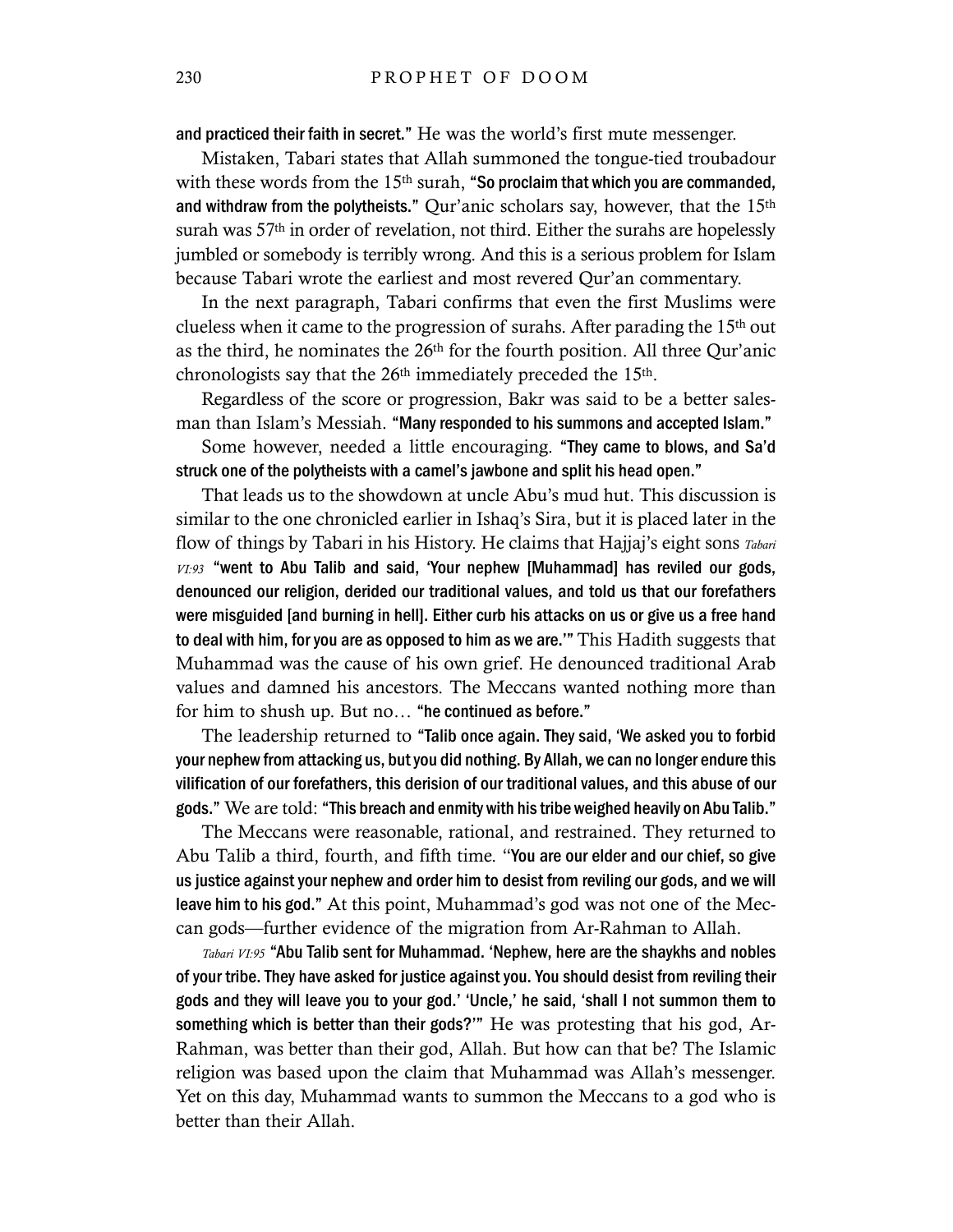*Tabari VI:96* "Abu Talib said to Muhammad, 'Nephew, how is it that your tribe is complaining of you and claiming that you are reviling their gods and saying this, that, and the other?' The Messenger said, 'I want them to utter one saying. If they say it, the Arabs will submit to them and the non-Arabs will pay the jizyah [submission tax] to them." This is another confirmation of the Profitable Prophet Plan.

The shaykhs and nobles are alleged to have said something that contradicts the prior Hadith. Yet it is no less debilitating to Allah's claim of divinity. "Does Muhammad make the gods one god? This is indeed an astounding thing." Muhammad combined the traits of six pagan idols—Ar-Rahman, Ar-Rahim, Allah, Al-Lat, Al-Uzza, and Manat—into a single deity. He manufactured his god!

The Qur'an confirms this admission in the 38<sup>th</sup> surah. "Sad [the name of an Arabian moon god], I swear by the Qur'an, full of reminding." The Noble Qur'an has a different take on the "Sad" intro: "Sad (These letters are one of the miracles of the Qur'an, and none but Allah knows their meanings.)" Imagine that: Islam claims that nobody understands the final "reminder" to mankind. And so desperate are Muslims for miracles, incomprehensibility is called a sign of divinity.

Then the Islamic god says that those who deny the senseless are arrogant and misinformed: *038.002* "Nay, those who disbelieve are in false pride and opposition."

This is followed by a little Islamic bragging: *038.003* "How many generations have we destroyed before them? They cried out for mercy when it was too late for escape. They wonder that a warner has come to them from among themselves. And the disbelievers say, 'This (Prophet Muhammad) is a sorcerer, a charlatan, an wizard telling lies. He has made the alihah (gods) into one Ilah (God). This is a curious and strange thing to be sure!' Their leaders said, 'Walk away from him…there is surely some motive behind this—something sought after—a thing he has designed against us…It is surely a forgery.'"

Those who lived with Muhammad, dealt with him, worked with him, and listened to him, knew exactly who he was: "He is a sorcerer, a charlatan, a wizard telling lies." They knew what he was doing: "He has turned our gods into a single God." And they were never in doubt as to why: "There is surely some motive behind it—something sought after." They even understood his means: "It is a forgery." The eyewitnesses to the crime are unanimous in their testimony: a fraud has been perpetrated. Their eyewitness account has been retained in the Qur'an. But sadly, neither Muslims nor Infidels are listening to what those who knew Muhammad best had to say. And that, perhaps, is the biggest crime of all.

Then, as a Mafia godfather would do today, the dark spirit of Islam threatened the eyewitnesses and intimidated the jury pool: *038.007* "'We have not heard of this in the religion of later days. This is nothing but an invention! What! Has this been sent to him?' Nay, but they are in doubt about My reminder (this Qur'an). Nay, but they have not tasted (My) Torment yet! Let them climb up the ladders to the heavens. They will be one more army vanquished among the many routed hordes." Forever lame, Allah, in trying to vindicate himself, confirmed his guilt. He just said that his heaven was hellish, a place where people are vanquished.